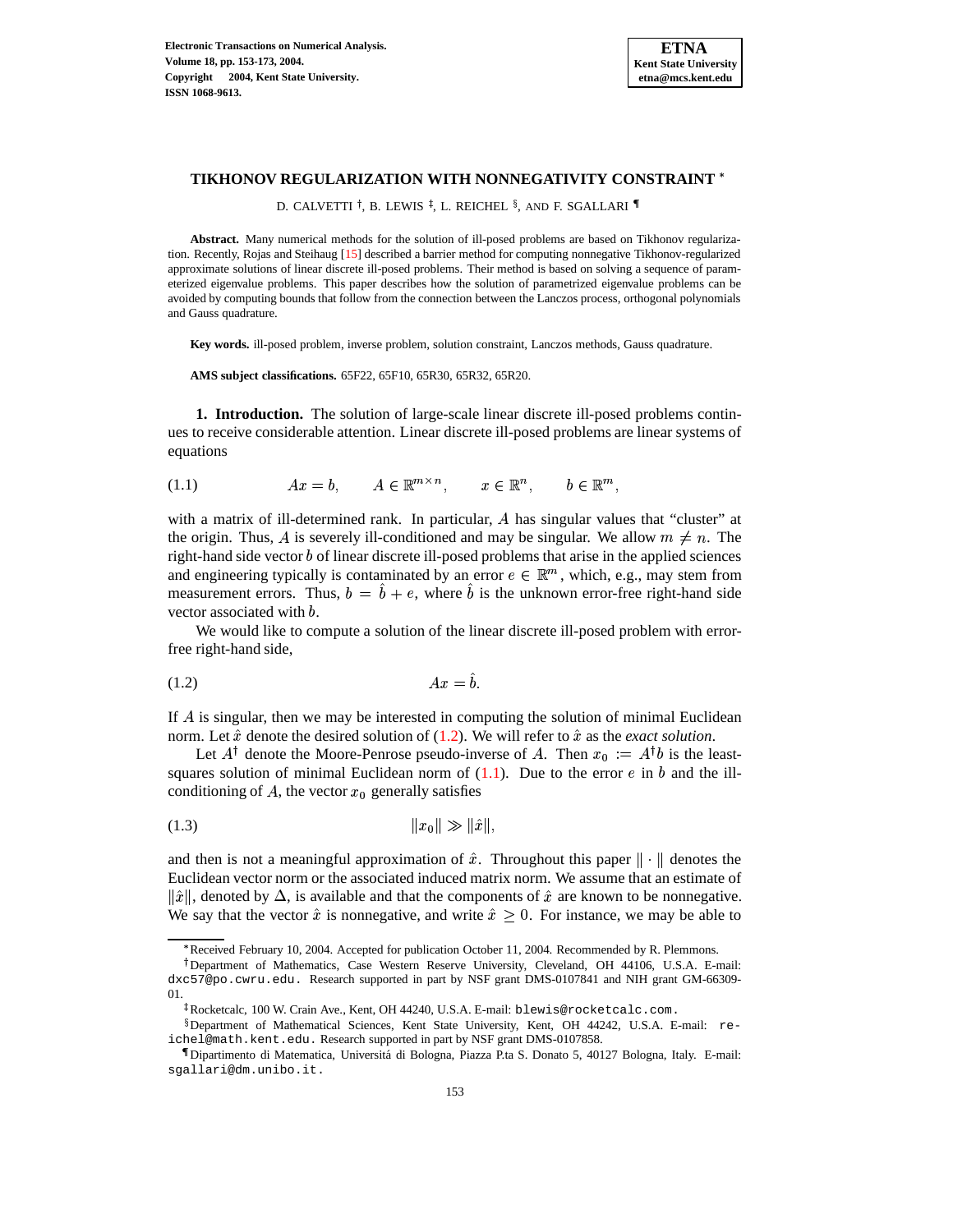determine  $\Delta$  from knowledge of the norm of the solution of a related problem already solved, or from physical properties of the inverse problem to be solved. Recently, Ahmad et al. [\[1\]](#page-19-0) considered the solution of inverse electrocardiography problems and advocated that known constraints on the solution, among them a bound on the solution norm, be imposed, instead of regularizing by Tikhonov's method.

The matrix  $\vec{A}$  is assumed to be so large that its factorization is infeasible or undesirable. The numerical methods for computing an approximation of  $\hat{x}$  discussed in this paper only require the evaluation of matrix-vector products with A and its transpose  $A<sup>T</sup>$ .

Rojas and Steihaug  $[15]$  recently proposed that an approximation of  $\hat{x}$  be determined by solving the constrained minimization problem

<span id="page-1-0"></span>(1.4) 
$$
\min_{\substack{\|x\| \leq \Delta \\ x>0}} \|Ax - b\|,
$$

and they presented a barrier function method for the solution of [\(1.4\)](#page-1-0).

<span id="page-1-4"></span>Let  $x_0^+$  denote the orthogonal projection of  $x_0$  onto the set

$$
(1.5) \t\t \mathbb{R}^{n,+} := \{x \in \mathbb{R}^n : x \ge 0\},\
$$

i.e., we obtain  $x_0^+$  by setting all negative entries of  $x_0$  to zero. In view of [\(1.3\)](#page-0-2), it is reasonable to assume that the inequality

<span id="page-1-3"></span>
$$
(1.6)\t\t\t\t\t||x_0^+|| > \Delta
$$

<span id="page-1-1"></span>holds. Then the minimization problems [\(1.4\)](#page-1-0) and

(1.7) 
$$
\min_{\substack{\|x\|=\Delta \\ x>0}} \|Ax - b\|
$$

have the same solution. Thus, for almost all linear discrete ill-posed problems of interest, the minimization problems  $(1.4)$  and  $(1.7)$  are equivalent. Indeed, the numerical method described by Rojas and Steihaug [\[15,](#page-20-0) Section 3] solves the problem [\(1.7\)](#page-1-1).

The present paper describes a new approach to the solution of  $(1.7)$ . Our method makes use of the connection between the Lanczos process, orthogonal polynomials, and quadrature rules of Gauss-type to compute upper and lower bounds for certain functionals. This connection makes it possible to avoid the solution of large parameterized eigenvalue problems. A nice survey of how the connection between the Lanczos process, orthogonal polynomials, and Gauss quadrature can be exploited to bound functionals is provided by Golub and Meurant [\[6\]](#page-19-1).

Recently, Rojas and Sorensen [\[14\]](#page-20-1) proposed a method for solving the minimization problem

<span id="page-1-2"></span>(1.8) 
$$
\min_{\|x\| \leq \Delta} \|Ax - b\|,
$$

without nonnegativity constraint, based on the LSTRS method. LSTRS is a scheme for the solution of large-scale quadratic minimization problems that arise in trust-region methods for optimization. The LSTRS method expresses the quadratic minimization problem as a parameterized eigenvalue problem, whose solution is determined by an implicitly restarted Arnoldi method. Matlab code for the LSTRS method has been made available by Rojas [\[13\]](#page-20-2).

The solution method proposed by Rojas and Steihaug [\[15\]](#page-20-0) for minimization problems of the form [\(1.7\)](#page-1-1) with nonnegativity constraint is an extension of the scheme used for the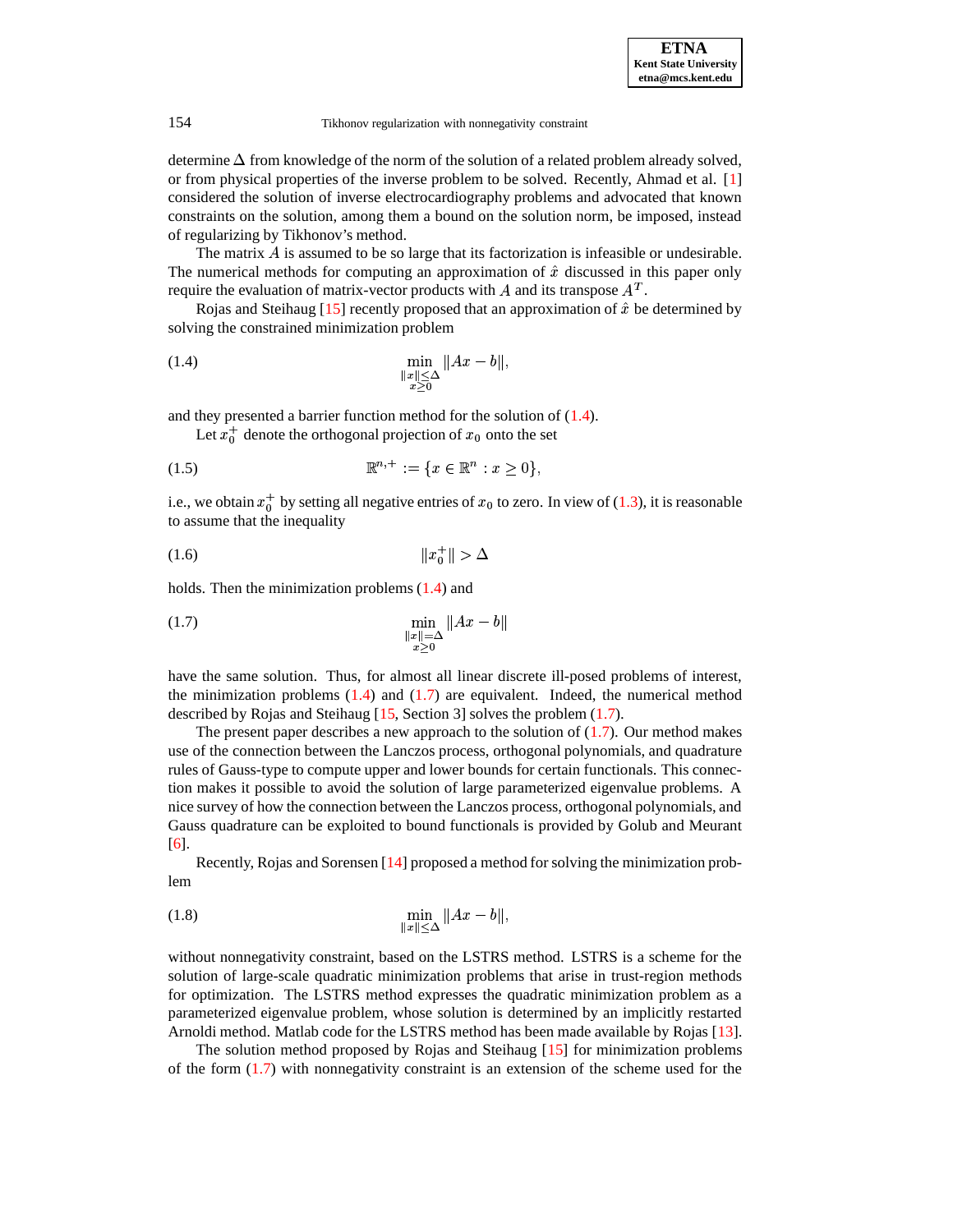solution of minimization problems of the form  $(1.8)$  without nonnegativity constraint, in the sense that the solution of  $(1.7)$  is computed by solving a sequence of minimization problems of the form  $(1.8)$ . Rojas and Steihaug [\[15\]](#page-20-0) solve each one of the latter minimization problems by applying the LSTRS method.

<span id="page-2-0"></span>Similarly, our solution method for  $(1.7)$  is an extension of the scheme for the solution of

(1.9) 
$$
\min_{\|x\|=\Delta} \|Ax - b\|
$$

described in [\[5\]](#page-19-2), because an initial approximate solution of [\(1.7\)](#page-1-1) is determined by first solving  $(1.9)$ , using the method proposed in [\[5\]](#page-19-2), and then setting negative entries in the computed solution to zero. Subsequently, we determine improved approximate solutions of [\(1.7\)](#page-1-1) by solving a sequence of minimization problems without nonnegativity constraint of a form closely related to [\(1.9\)](#page-2-0). The methods used for solving the minimization problems without nonnegativity constraint are modifications of a method presented by Golub and von Matt [\[7\]](#page-19-3). We remark that [\(1.6\)](#page-1-3) yields  $||x_0|| > \Delta$ , and the latter inequality implies that the minimization problems  $(1.8)$  and  $(1.9)$  have the same solution.

This paper is organized as follows. Section [2](#page-2-1) reviews the numerical scheme described in  $[5]$  for the solution of  $(1.9)$ , and Section [3](#page-5-0) presents an extension of this scheme, which is applicable to the solution of the nonnegatively constrained problem  $(1.7)$ . A few numerical examples with the latter scheme are described in Section [4,](#page-10-0) where also a comparison with the method of Rojas and Steihaug [\[15\]](#page-20-0) is presented. Section [5](#page-19-4) contains concluding remarks.

Ill-posed problems with nonnegativity constraints arise naturally in many applications, e.g., when the components of the solution represent energy, concentrations of chemicals, or pixel values. The importance of these problems is seen by the many numerical methods that recently have been proposed for their solution, besides the method by Rojas and Steihaug [\[15\]](#page-20-0), see also Bertero and Boccacci [\[2,](#page-19-5) Section 6.3], Hanke et al. [\[8\]](#page-19-6), Nagy and Strakos [\[11\]](#page-20-3), and references therein. Code for some methods for the solution of nonnegatively constrained least-squares problems has been made available by Nagy [\[10\]](#page-20-4). There probably is not one best method for all large-scale nonnegatively constrained ill-posed problems. It is the purpose of this paper to describe a variation of the method by Rojas and Steihaug  $[15]$  which can reduce the computational effort for some problems.

<span id="page-2-1"></span>**2. Minimization without nonnegativity constraint.** In order to be able to compute a meaningful approximation of the minimal-norm least-squares solution  $\hat{x}$  of [\(1.2\)](#page-0-0), given  $\{A, b\}$ , the linear system [\(1.1\)](#page-0-1) has to be modified to be less sensitive to the error e in b. Such a modification is commonly referred to as regularization, and one of the most popular regularization methods is due to Tikhonov. In its simplest form, Tikhonov regularization replaces the solution of the linear system of equations  $(1.1)$  by the solution of the Tikhonov equations

<span id="page-2-2"></span>
$$
(A^T A + \lambda I)x = A^T b.
$$

For each positive value of the regularization parameter  $\lambda$ , equation [\(2.1\)](#page-2-2) has the unique solution

<span id="page-2-3"></span>
$$
(2.2) \t\t x_{\lambda} := (A^T A + \lambda I)^{-1} A^T b.
$$

It is easy to see that

$$
\lim_{\lambda\searrow 0}x_{\lambda}=x_0,\qquad \lim_{\lambda\to \infty}x_{\lambda}=0.
$$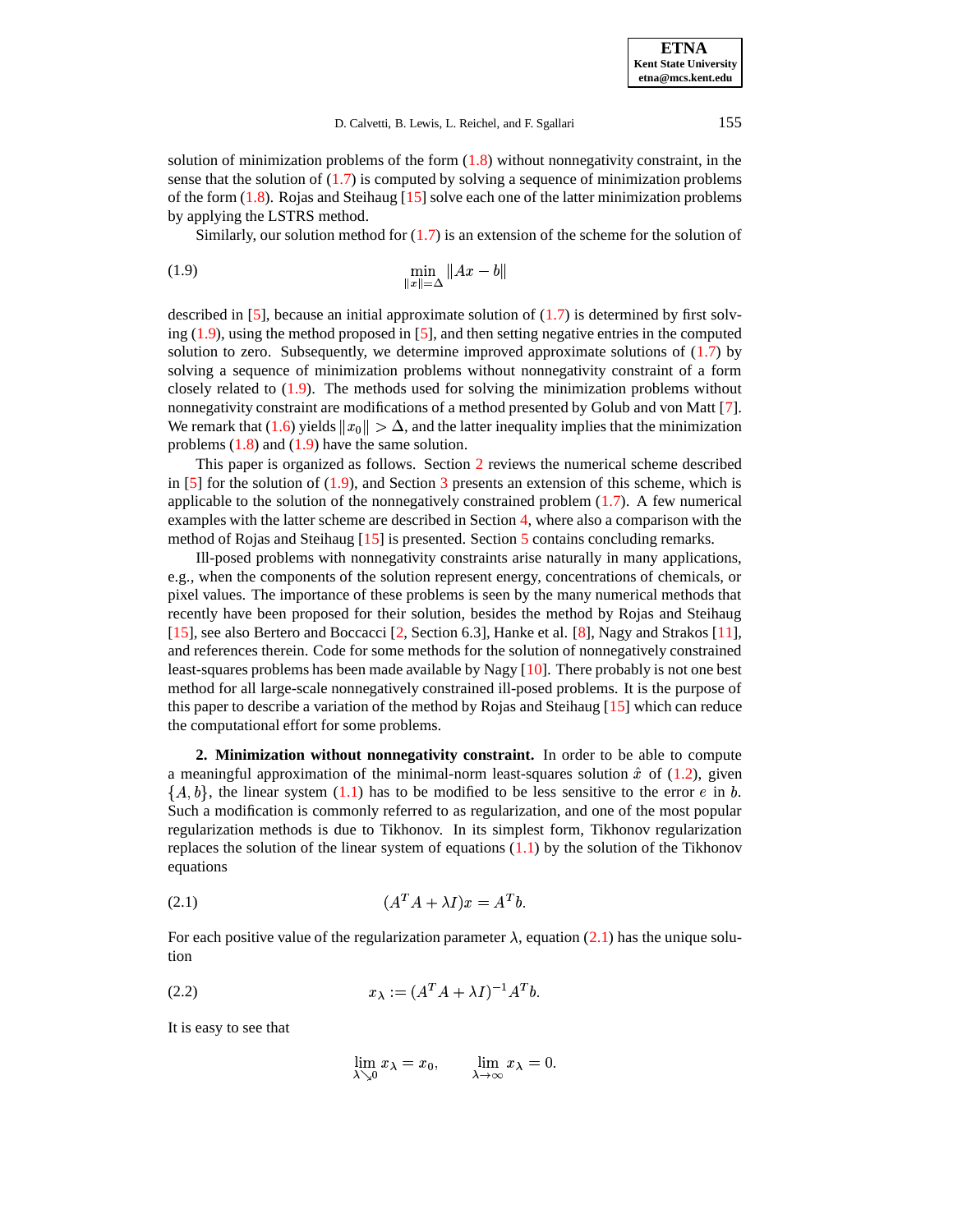These limits generally do not provide meaningful approximations of  $\hat{x}$ . Therefore the choice of a suitable bounded positive value of the regularization parameter  $\lambda$  is essential. The value of  $\lambda$  determines how sensitive the solution  $x_{\lambda}$  of [\(2.1\)](#page-2-2) is to the error e, how large the discrepancy  $b - Ax_\lambda$  is, and how close  $x_\lambda$  is to the desired solution  $\hat{x}$  of [\(1.2\)](#page-0-0). For instance, the matrix  $A^T A + \lambda I$  is more ill-conditioned, i.e., its condition number  $\kappa(A^T A + \lambda I) := \|A^T A + \lambda I\| \| (A^T A + \lambda I)^{-1} \|$  is larger, the smaller  $\lambda > 0$  is. Hence, the solution  $x_{\lambda}$  is more sensitive to the error e, the smaller  $\lambda > 0$  is.

The following proposition establishes the connection between the minimization problem [\(1.9\)](#page-2-0) and the Tikhonov equations [\(2.1\)](#page-2-2).

**PROPOSITION 2.1.** ([\[7\]](#page-19-3)) Assume that  $||x_0|| > \Delta$ . Then the constrained minimization *problem* [\(1.9\)](#page-2-0) has a unique solution  $x_{\lambda_{\Delta}}$  of the form [\(2.2\)](#page-2-3) with  $\lambda_{\Delta} > 0$ . In particular,

<sup>5</sup> -<sup>5</sup> (2.3)

<span id="page-3-0"></span>Introduce the function

<span id="page-3-4"></span>
$$
\phi(\lambda) := \|x_{\lambda}\|^2, \qquad \lambda > 0
$$

PROPOSITION 2.2. ([\[5\]](#page-19-2)) Assume that  $A^{\dagger}b \neq 0$ . The function [\(2.4\)](#page-3-0) can be expressed as

$$
\phi(\lambda) = b^T A (A^T A + \lambda I)^{-2} A^T b, \qquad \lambda > 0,
$$

*which shows that*  $\phi(\lambda)$  *is strictly decreasing and convex for*  $\lambda > 0$ *. Moreover, the equation* 

$$
\phi(\lambda) = \tau
$$

has a unique solution  $\lambda$ , such that  $0 < \lambda < \infty$ , for any  $\tau$  that satisfies  $0 < \tau < \|A^\dagger b\|^2$ . We would like to determine the solution  $\lambda_{\Delta}$  of the equation

<span id="page-3-3"></span>
$$
\phi(\lambda) = \Delta^2.
$$

Since the value of  $\Delta$ , in general, is only an available estimate of  $\|\hat{x}\|$ , it is typically not meaningful to compute a very accurate approximation of  $\lambda_{\Delta}$ . We outline how a few steps of Lanczos bidiagonalization applied to  $A$  yield inexpensively computable upper and lower bounds for  $\phi(\lambda)$ . These bounds are used to determine an approximation of  $\lambda_{\Delta}$ .

Application of  $\ell < \min\{m, n\}$  steps of Lanczos bidiagonalization to the matrix A with initial vector  $b$  yields the decompositions

<span id="page-3-1"></span>(2.8) 
$$
AV_{\ell} = U_{\ell+1}C_{\ell+1,\ell}, \qquad A^{T}U_{\ell} = V_{\ell}C_{\ell}^{T}, \qquad b = \sigma_{1}U_{\ell}e_{1},
$$

where  $V_{\ell} \in \mathbb{R}^{n \times \ell}$  and  $U_{\ell+1} \in \mathbb{R}^{m \times (\ell+1)}$  satisfy  $V_{\ell}^T V_{\ell} = I_{\ell}$  and  $U_{\ell+1}^T U_{\ell+1} = I_{\ell+1}$ . Further,  $U_{\ell}$  consists of the first  $\ell$  columns of  $U_{\ell+1}$  and  $\sigma_1 = ||b||$ . Throughout this paper  $I_j$  denotes the  $j \times j$  identity matrix and  $e_j$  is the jth axis vector. The matrix  $C_{\ell+1,\ell}$  is bidiagonal,

<span id="page-3-2"></span>(2.9) 
$$
C_{\ell+1,\ell} = \begin{bmatrix} \rho_1 & 0 \\ \sigma_2 & \rho_2 & \ddots & \ddots \\ \vdots & \ddots & \ddots & \vdots \\ 0 & \sigma_\ell & \rho_\ell & \vdots \end{bmatrix} \in \mathbb{R}^{(\ell+1)\times \ell},
$$

with positive subdiagonal entries  $\sigma_2, \sigma_3, \ldots, \sigma_{\ell+1}$ ;  $C_{\ell}$  denotes the leading  $\ell \times \ell$  submatrix of  $C_{\ell+1,\ell}$ . The evaluation of the partial Lanczos bidiagonalization [\(2.8\)](#page-3-1) requires  $\ell$  matrix-vector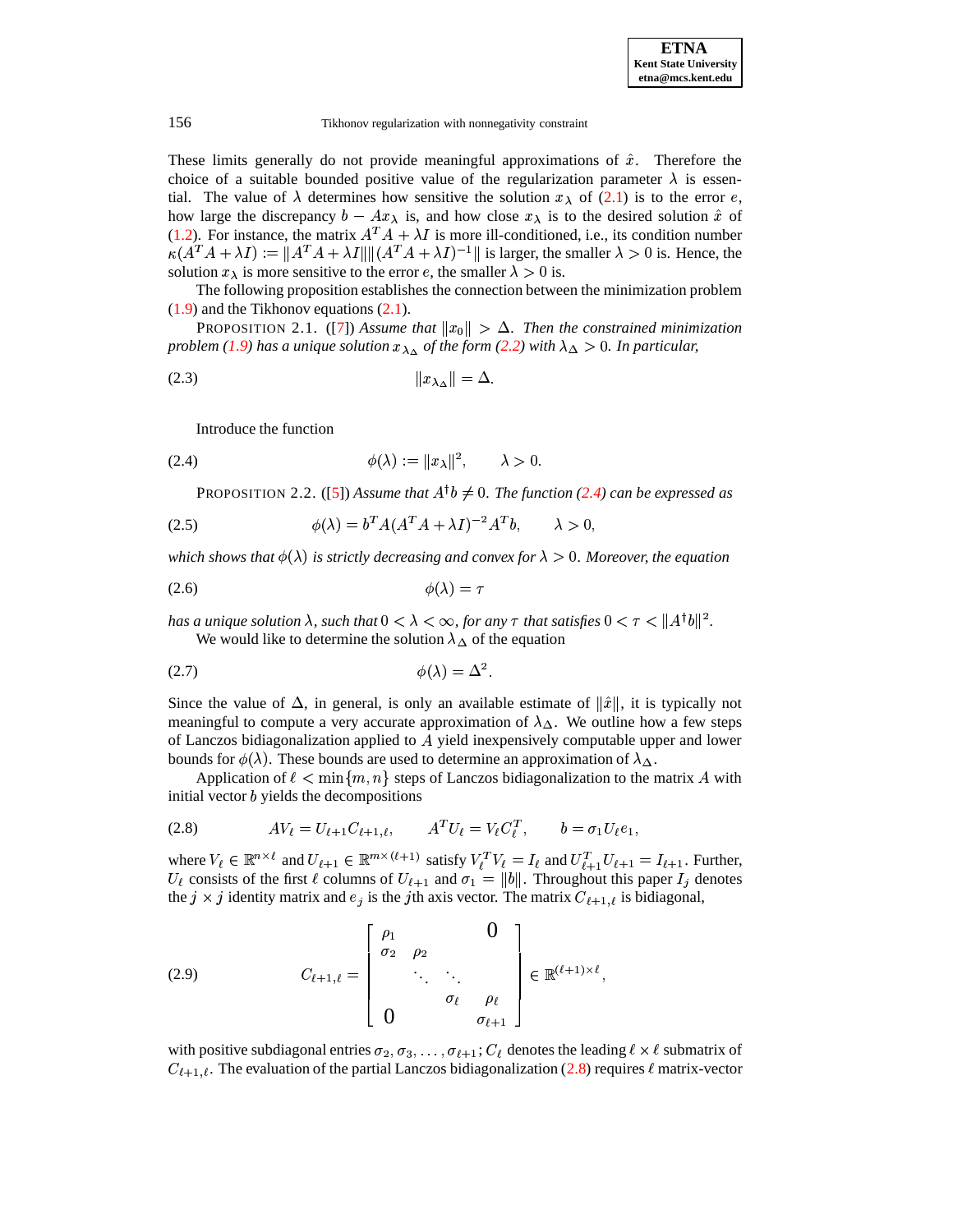**ETNA Kent State University etna@mcs.kent.edu**

product evaluations with both the matrices A and  $A<sup>T</sup>$ . We tacitly assume that the number of Lanczos bidiagonalization steps  $\ell$  is small enough so that the decompositions [\(2.8\)](#page-3-1) with the stated properties exist with  $\sigma_{\ell+1} > 0$ . If  $\sigma_{\ell+1}$  vanishes, then the development simplifies; see [\[5\]](#page-19-2) for details.

Let  $C_{\ell+1,\ell} = Q_{\ell+1,\ell} R_{\ell}$  denote the QR-factorization of  $C_{\ell+1,\ell}$ , i.e.,  $Q_{\ell+1,\ell} \in \mathbb{R}^{(\ell+1)\times \ell}$ has orthonormal columns and  $R_\ell \in \mathbb{R}^{\ell \times \ell}$  is upper bidiagonal. Let  $R_{\ell-1,\ell}$  denote the leading  $(\ell - 1) \times \ell$  submatrix of  $R_{\ell}$ , and introduce the functions

<span id="page-4-0"></span>
$$
(2.10) \t\t \t\t \t\t \t\t \t\t \t\phi_{\ell}^{-}(\lambda) := \|A^T b\|^2 e_1^T (R_{\ell}^T R_{\ell} + \lambda I_{\ell})^{-2} e_1,
$$

 $\phi_{\ell}^{+}(\lambda) := \|A^{T}b\|^{2} e_{1}^{T} (R_{\ell-1-\ell}^{T}R_{\ell-1-\ell} + \lambda I_{\ell})^{-2} e_{1},$ (2.11)

defined for  $\lambda > 0$ . Using the connection between the Lanczos process and orthogonal polynomials, the functions  $\phi_{\ell}^{\pm}(\lambda)$  can be interpreted as Gauss-type quadrature rules associated with an integral representation of  $\phi(\lambda)$ . This interpretation yields

<span id="page-4-3"></span>
$$
\phi_{\ell}^{-}(\lambda) < \phi(\lambda) < \phi_{\ell}^{+}(\lambda), \qquad \lambda > 0;
$$

details are presented in [\[5\]](#page-19-2). Here we just remark that the factor  $||A^Tb||$  in [\(2.10\)](#page-4-0) and [\(2.11\)](#page-4-0) can be computed as  $||A^T b|| = \rho_1 \sigma_1$ , where the right-hand side is defined by [\(2.8\)](#page-3-1) and [\(2.9\)](#page-3-2).

We now turn to the zero-finder used to determine an approximate solution of  $(2.7)$ . Evaluation of the function  $\phi(\lambda)$  for several values of  $\lambda$  can be very expensive when the matrix A is large. Our zero-finder only requires evaluation of the functions  $\phi^{\pm}(\lambda)$  and of the derivative

<span id="page-4-1"></span>(2.13) 
$$
\frac{d}{d\lambda}\phi_{\ell}^{+}(\lambda) = -2\|A^{T}b\|^{2}e_{1}^{T}(R_{\ell-1,\ell}^{T}R_{\ell-1,\ell} + \lambda I_{\ell})^{-3}e_{1}
$$

for several values of  $\lambda$ . When the Lanczos decomposition [\(2.8\)](#page-3-1) is available, the evaluation of the functions  $\phi^{\pm}_{\ell}(\lambda)$  and derivative [\(2.13\)](#page-4-1) requires only  $\mathcal{O}(\ell)$  arithmetic floating point operations for each value of  $\lambda$ ; see [\[5\]](#page-19-2).

<span id="page-4-2"></span>We seek to find a value of  $\lambda$  such that

$$
\Delta^2 \eta^2 \le \phi(\lambda) \le \Delta^2,
$$

where the constant  $0 < \eta \leq 1$  determines the accuracy of the computed solution of [\(2.7\)](#page-3-3). As already pointed out above, it is generally not meaningful to solve equation [\(2.7\)](#page-3-3) exactly, or equivalently, to let  $\eta := 1$ .

Let  $\lambda$  be a computed approximate solution of [\(2.7\)](#page-3-3) which satisfies [\(2.14\)](#page-4-2). It follows from Proposition [2.2](#page-3-4) that  $\lambda$  is bounded below by  $\lambda_{\Delta}$ , and this avoids that the matrix  $A^T A + \lambda I$  has a larger condition number than the matrix  $A^T A + \lambda_{\Delta} I$ .

<span id="page-4-4"></span>We determine a value of  $\lambda$  that satisfies [\(2.14\)](#page-4-2) by computing a pair  $\{\ell, \lambda\}$ , such that

$$
\Delta^2 \eta^2 \le \phi_\ell^-(\lambda), \qquad \phi_\ell^+(\lambda) \le \Delta^2.
$$

It follows from  $(2.12)$  that the inequalities  $(2.15)$  imply  $(2.14)$ . For many linear discrete illposed problems, the value of  $\ell$  in a pair  $\{\ell, \lambda\}$  that satisfies [\(2.15\)](#page-4-4) can be chosen fairly small.

Our method for determining a pair  $\{\ell, \lambda\}$  that satisfies [\(2.15\)](#page-4-4) is designed to keep the number of Lanczos bidiagonalization steps  $\ell$  small. The method starts with  $\ell = 2$  and then increases  $\ell$  if necessary. Thus, for a given value of  $\ell \geq 2$ , we determine approximations  $\lambda_{\ell}^{(3)}$ ,  $\frac{1}{\binom{n}{2}}$  $j = 0, 1, 2, \dots$ , of the largest zero, denoted by  $\lambda_{\ell}$ , of the function

$$
h^+_\ell(\lambda):=\phi^+_\ell(\lambda)-\Delta^2.
$$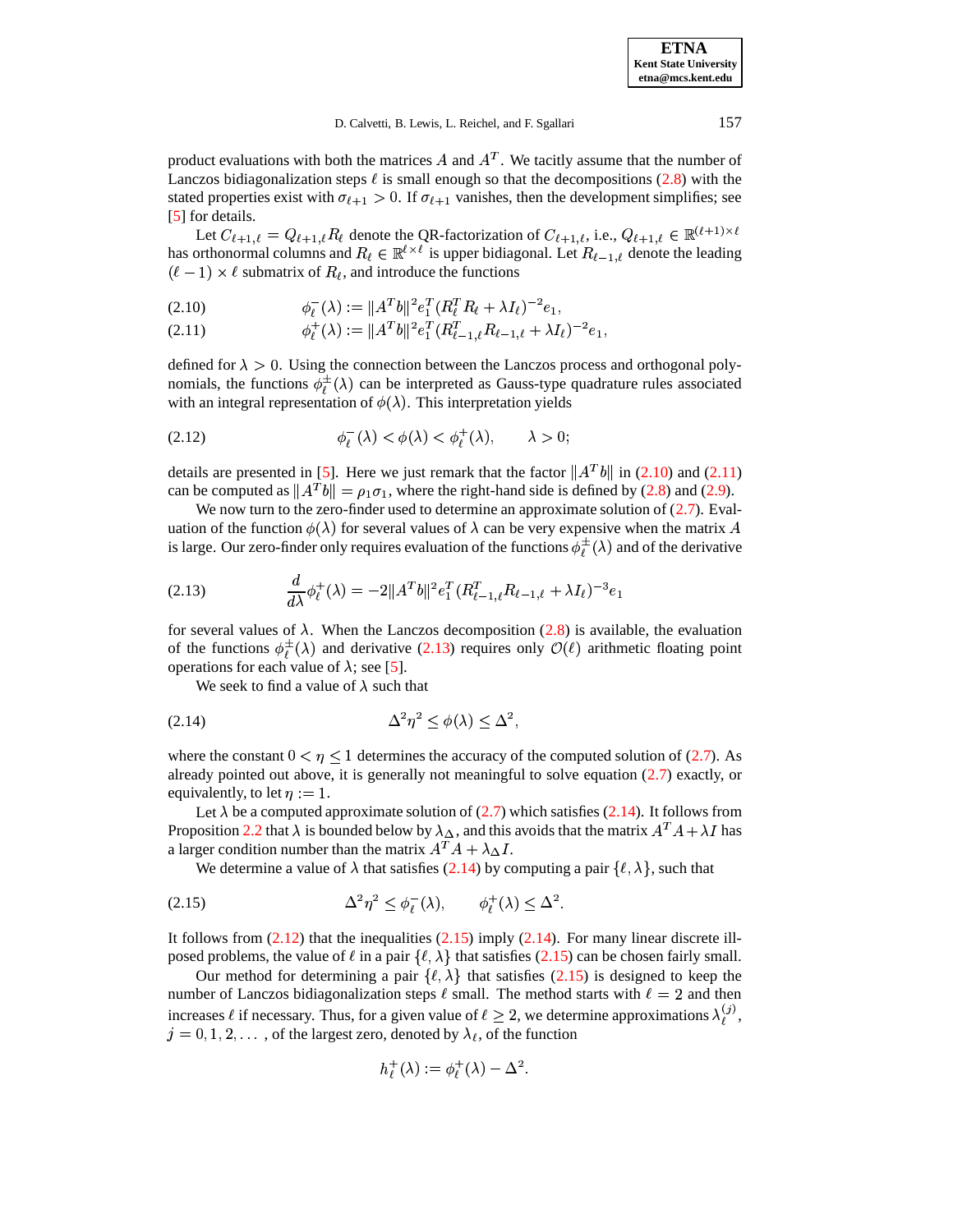**PROPOSITION** 2.3. ([\[5\]](#page-19-2)) *The function*  $\phi_r^+(\lambda)$ *, defined by [\(2.11\)](#page-4-0), is strictly decreasing and convex for*  $\lambda > 0$ *. The equation* 

<span id="page-5-1"></span>
$$
\phi_{\ell}^{+}(\lambda) = \tau
$$

has a unique solution  $\lambda$ , such that  $0 < \lambda < \infty$ , for any  $\tau$  that satisfies  $0 < \tau < \|A^\dagger b\|^2$ .

The proposition shows that equation  $(2.16)$  has a unique solution whenever equation  $(2.7)$ has one. Let the initial approximation  $\lambda_i^{(0)}$  of  $\lambda_\ell$  satisfy  $\lambda_\ell \leq \lambda_i^{(0)}$ . We use the quadratically convergent zero-finder by Golub and von Matt  $[7,$  equations  $(75)-(78)$ ] to determine a monotonically decreasing sequence of approximations  $\lambda_j^{(j)}$ ,  $j = 1, 2, 3, \dots$ , of  $\lambda_{\ell}$ . The iterations with the zero-finder are terminated as soon as an approximation  $\lambda_{\ell}^{(p)}$ , such that

<span id="page-5-2"></span>(2.17) 
$$
\frac{1}{10}(\eta^2 - 1)\Delta^2 + \Delta^2 \le \phi_\ell^+(\lambda_\ell^{(p)}) \le \Delta^2,
$$

has been found. We used this stopping criterion in the numerical experiments reported in Section [4.](#page-10-0) A factor different from  $1/10$  could have been used in the negative term in [\(2.17\)](#page-5-2). The factor has to be between zero and one; a larger factor may reduce the number of iterations with the zero-finder, but increase the number of Lanczos bidiagonalization steps.

<span id="page-5-3"></span>If  $\lambda_{\ell}^{(p)}$  also satisfies

$$
\Delta^2 \eta^2 \le \phi_\ell^-(\lambda_\ell^{(p)}),
$$

then both inequalities [\(2.15\)](#page-4-4) hold for  $\lambda = \lambda_i^{(p)}$ , and we accept  $\lambda_i^{(p)}$  as an approximation of the solution  $\lambda_{\Delta}$  of equation [\(2.7\)](#page-3-3).

If the inequalities  $(2.17)$  hold, but  $(2.18)$  does not, then we carry out one more Lanczos bidiagonalization step and seek to determine an approximation of the largest zero, denoted by  $\lambda_{\ell+1}$ , of the function

$$
h^+_{\ell+1}(\lambda):=\phi^+_{\ell+1}(\lambda)-\Delta^2,
$$

using the same zero-finder as above with initial approximate solution  $\lambda_{\ell+1}^{(0)} := \lambda_{\ell}^{(p)}$ .

<span id="page-5-4"></span>Assume that  $\lambda_{\ell}^{(p)}$  satisfies both [\(2.17\)](#page-5-2) and [\(2.18\)](#page-5-3). We then solve

(2.19) 
$$
(R_{\ell}^{T} R_{\ell} + \lambda_{\ell}^{(p)} I_{\ell}) y = \|A^{T} b\| e_1.
$$

<span id="page-5-5"></span>The solution, denoted by  $\tilde{y}$ , yields the approximation

$$
(2.20) \t\t \tilde{x} := V_{\ell} \tilde{y}
$$

of  $x_{\lambda_{\Delta}}$ . The vector  $\tilde{x}$  is a Galerkin approximation of  $x_{\lambda^{(p)}}$ , such that  $\|\tilde{x}\|^2 = \phi_{\ell}^{-}(\lambda_{\ell}^{(p)})$ ; see [\[3,](#page-19-7) Theorem 5.1]. We remark that in actual computations,  $\tilde{y}$  is determined by solving a least-squares problem, whose associated normal equations are [\(2.19\)](#page-5-4); see [\[5\]](#page-19-2) for details.

<span id="page-5-0"></span>**3. Minimization with nonnegativity constraint.** This section describes our solution method for  $(1.7)$ . Our scheme is a variation of the barrier function method used by Rojas and Steihaug [\[15\]](#page-20-0) for solving linear discrete ill-posed problems with nonnegativity constraint. Instead of solving a sequence of parameterized eigenvalue problems, as proposed in [\[15\]](#page-20-0), we solve a sequence of Tikhonov equations. Similarly as in Section [2,](#page-2-1) we use the connection between the Lanczos process, orthogonal polynomials, and Gauss quadrature to determine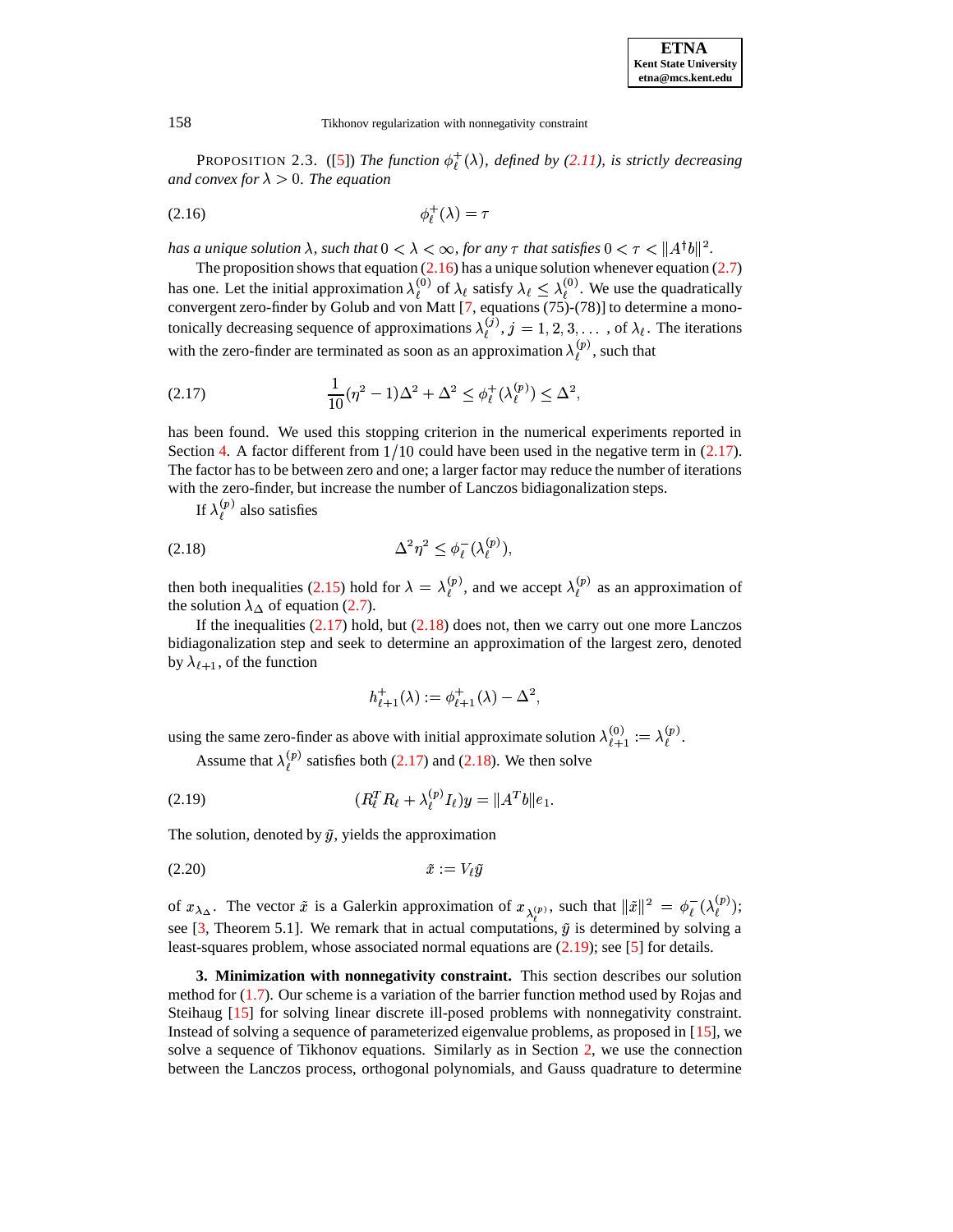**ETNA Kent State University etna@mcs.kent.edu**

how many steps of the Lanczos process to carry out. Analogously to Rojas and Steihaug [\[15\]](#page-20-0), we introduce the function

<span id="page-6-3"></span>(3.1) 
$$
f_{\mu}(x) := \frac{1}{2} x^{T} A^{T} A x - b^{T} A x - \mu \sum_{j=1}^{n} \ln \xi_{j},
$$

which is defined for all vectors  $x = [\xi_1, \xi_2, \dots, \xi_n]^T$  in the interior of the set [\(1.5\)](#page-1-4). Such vectors are said to be positive, and we write  $x > 0$ . The barrier parameter  $\mu > 0$  determines how much the solution of the minimization problem

<span id="page-6-0"></span>
$$
\min_{\|x\|=\Delta} f_{\mu}(x)
$$

is penalized for being close to the boundary of the set  $(1.5)$ . We determine an approximate solution of  $(1.7)$  by solving several minimization problems related to  $(3.2)$  for a sequence of parameter values  $\mu = \mu^{(j)}$ ,  $j = 0, 1, 2, \dots$ , that decrease towards zero as j increases.

Similarly as Rojas and Steihaug  $[15]$ , we simplify the minimization problem  $(3.2)$  by replacing the function  $f_\mu(x)$  by the first few terms of its Taylor series expansion at  $x =$  $[\xi_1, \xi_2, \ldots, \xi_n]^T,$ 

$$
q_{\mu}(x+h) := f_{\mu}(x) + (\nabla f_{\mu}(x))^{T} h + \frac{1}{2} h^{T} \nabla^{2} f_{\mu}(x) h,
$$

where

$$
\nabla f_{\mu}(x) = A^{T} A x - A^{T} b - \mu X^{-1} c, \quad \nabla^{2} f_{\mu}(x) = A^{T} A + \mu X^{-2}, \quad X = \text{diag}[x],
$$

i.e.,  $X = \text{diag}[\xi_1, \xi_2, \dots, \xi_n]$ . Here and below  $c = [1, 1, \dots, 1]^T \in \mathbb{R}^n$ . For  $\mu > 0$  and x fixed, we solve the quadratic minimization problem with respect to  $h$ ,

$$
\min_{\|x+h\|= \Delta} q_{\mu}(x+h).
$$

This is a so-called trust-region subproblem associated with the minimization problem [\(3.2\)](#page-6-0). Letting  $z := x + h$  yields the equivalent quadratic minimization problem with respect to z,

<span id="page-6-1"></span>(3.3) 
$$
\min_{\|z\|=\Delta} \left\{ \frac{1}{2} z^T (A^T A + \mu X^{-2}) z - (A^T b + 2\mu X^{-1} c)^T z \right\}.
$$

We determine an approximate solution of the minimization problem  $(1.7)$  by solving several minimization problems of the form  $(3.3)$  associated with a sequences of pairs  $\{\mu, x\} = {\mu^{(j)}, x^{(j)}}\}, j = 0, 1, 2, \dots$ , of positive parameter values and positive approxi-mate solutions of [\(1.7\)](#page-1-1), such that the former converge to zero as j increases. The solution  $z^{(j)}$  $\blacksquare$ of [\(3.3\)](#page-6-1) associated with the pair  $\{\mu^{(j)}, x^{(j)}\}$  determines a new approximate solution  $x^{(j+1)}$ of [\(1.7\)](#page-1-1) and a new value  $\mu^{(j+1)}$  of the barrier parameter; see below for details.

We turn to the description of our method for solving  $(3.3)$ . The method is closely related to the scheme described in Section [2.](#page-2-1)

The Lagrange functional associated with [\(3.3\)](#page-6-1) shows that necessary and sufficient con-ditions for a feasible point z to be a solution of [\(3.3\)](#page-6-1) and  $\lambda \in \mathbb{R}$  to be a Lagrange multiplier are that the matrix  $A^T A + \mu X^{-2} + \lambda I$  be positive semidefinite and

<span id="page-6-2"></span>(3.4)   
\n(i) 
$$
(A^T A + \mu X^{-2} + \lambda I)z = A^T b + 2\mu X^{-1} c,
$$
  
\n(ii)  $\lambda (\|z\|^2 - \Delta^2) = 0,$   
\n(iii)  $\lambda \ge 0.$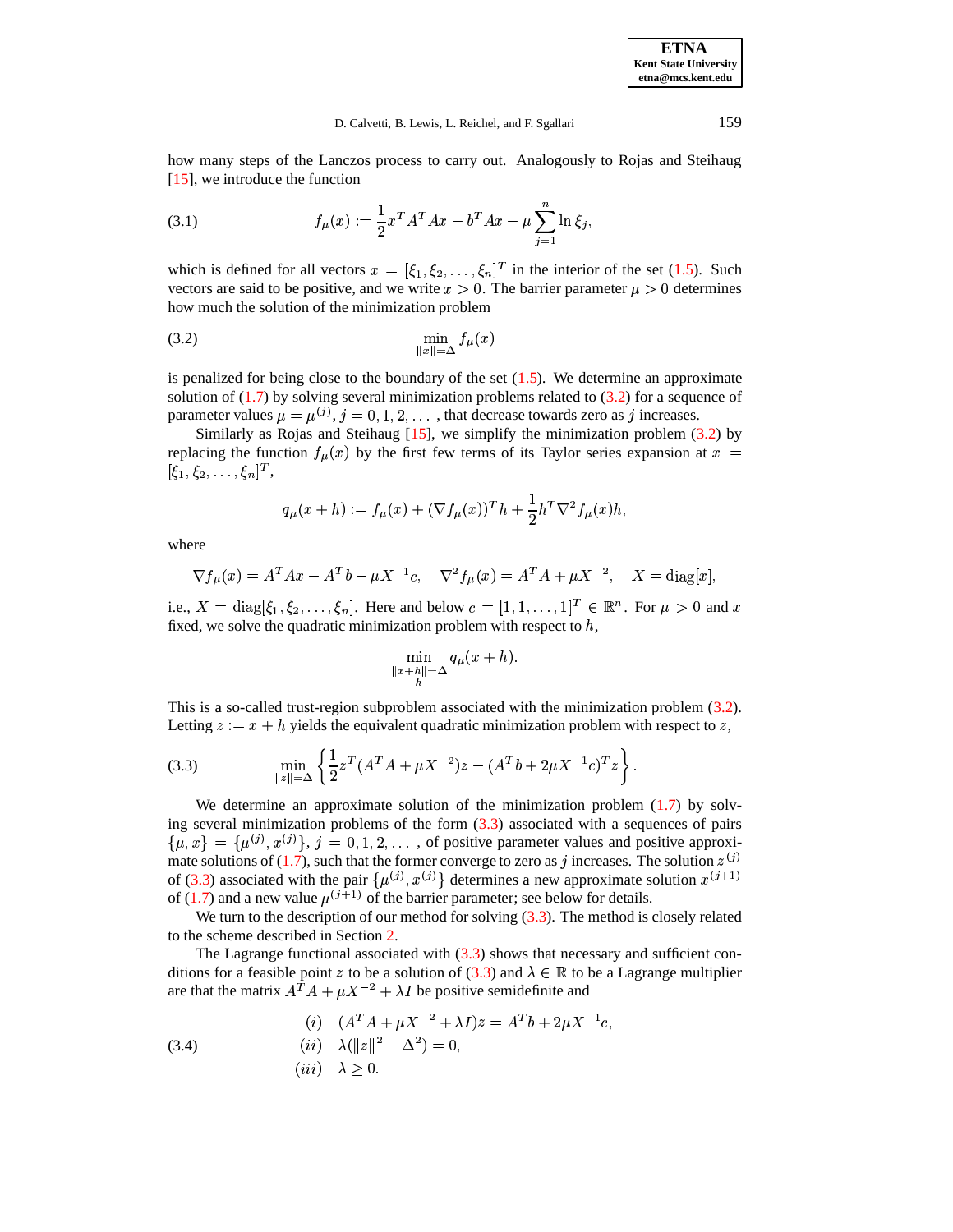For each parameter value  $\mu > 0$  and diagonal matrix X with positive diagonal entries, the linear system of equations  $(3.4)(i)$  $(3.4)(i)$  is of a similar type as  $(2.1)$ . The solution z depends on the parameter  $\lambda$ , and we therefore sometimes denote it by  $z_{\lambda}$ . Introduce the function

$$
\psi(\lambda) := \|z_{\lambda}\|^2, \qquad \lambda > 0
$$

<span id="page-7-0"></span>Equation  $(3.4)(i)$  $(3.4)(i)$  yields

$$
(3.5) \qquad \psi(\lambda) = (b^T A + 2\mu c^T X^{-T})(A^T A + \mu X^{-2} + \lambda I)^{-2} (A^T b + 2\mu X^{-1} c),
$$

and we determine a value of  $\lambda > 0$ , such that equation [\(3.4\)](#page-6-2)(ii) is approximately satisfied, by computing upper and lower bounds for the right-hand side of  $(3.5)$  using the Lanczos process, analogously to the approach of Section [2.](#page-2-1) Application of  $\ell$  steps of Lanczos tridiagonalization to the matrix  $A + \mu X^{-2}$  with initial vector  $A^T b + 2\mu X^{-1}c$  yields the decomposition

<span id="page-7-4"></span>(3.6) 
$$
(A^T A + \mu X^{-2})W_{\ell} = W_{\ell}T_{\ell} + f_{\ell}e_{\ell}^T,
$$

where  $W_{\ell} \in \mathbb{R}^{n \times \ell}$  and  $f_{\ell} \in \mathbb{R}^{n}$  satisfy

$$
W_{\ell}^T W_{\ell} = I_{\ell}, \quad W_{\ell} e_1 = (A^T b + 2\mu X^{-1} c) / ||A^T b + 2\mu X^{-1} c||, \quad W_{\ell}^T f_{\ell} = 0.
$$

The matrix  $T_{\ell} \in \mathbb{R}^{\ell \times \ell}$  is symmetric and tridiagonal, and since  $A^T A + \mu X^{-2}$  is positive definite for  $\mu > 0$ , so is  $T_{\ell}$ .

Assume that  $f_{\ell} \neq 0$ , otherwise the formulas simplify, and introduce the symmetric tridiagonal matrix  $\tilde{T}_{\ell+1} \in \mathbb{R}^{(\ell+1)\times(\ell+1)}$  with leading principal submatrix  $T_{\ell}$ , last sub- and superdiagonal entries  $||f_{\ell}||$ , and last diagonal entry chosen so that  $T_{\ell+1}$  is positive semidefinite with one zero eigenvalue. The last diagonal entry can be computed in  $\mathcal{O}(\ell)$  arithmetic floating point operations.

Introduce the functions, analogous to  $(2.10)$  and  $(2.11)$ ,

$$
(3.7) \t\t \psi_{\ell}^{-}(\lambda) := \|A^{T}b + 2\mu X^{-1}c\|^{2} e_{1}^{T} (T_{\ell} + \lambda I_{\ell})^{-2} e_{1},
$$

$$
(3.8) \t\t \psi_{\ell}^{+}(\lambda) := \|A^{T}b + 2\mu X^{-1}c\|^{2} e_{1}^{T} (\check{T}_{\ell+1} + \lambda I_{\ell+1})^{-2} e_{1}.
$$

Similarly as in Section [2,](#page-2-1) the connection between the Lanczos process and orthogonal polynomials makes it possible to interpret the functions  $\psi^{\pm}(\lambda)$  as Gauss-type quadrature rules associated with an integral representation of the right-hand side of  $(3.5)$ . This interpretation yields, analogously to [\(2.12\)](#page-4-3),

<span id="page-7-2"></span>
$$
(3.9) \t\t\t \psi_{\ell}^{-}(\lambda) < \psi(\lambda) < \psi_{\ell}^{+}(\lambda), \t\t \lambda > 0
$$

see [\[4\]](#page-19-8) for proofs of these inequalities and for further properties of the functions  $\psi^{\pm}(\lambda)$ .

Let  $0 < \eta \leq 1$  be the same constant as in equation [\(2.14\)](#page-4-2). Similarly as in Section [2,](#page-2-1) we seek to determine a value of  $\lambda > 0$ , such that

<span id="page-7-1"></span>
$$
\Delta^2 \eta^2 \le \psi(\lambda) \le \Delta^2.
$$

This condition replaces equation  $(3.4)(ii)$  $(3.4)(ii)$  in our numerical method. We determine a pair  $\{\ell, \lambda\}$ , such that

<span id="page-7-3"></span>
$$
(3.11) \qquad \qquad \Delta^2 \eta^2 \le \psi_{\ell}^-(\lambda), \qquad \psi_{\ell}^+(\lambda) \le \Delta^2.
$$

The value of  $\lambda$  so obtained satisfies [\(3.10\)](#page-7-1), because it satisfies both [\(3.9\)](#page-7-2) and [\(3.11\)](#page-7-3). For many linear systems of equations  $(3.4)(i)$  $(3.4)(i)$ , the inequalities  $(3.11)$  can be satisfied already for fairly small values of  $\ell$ .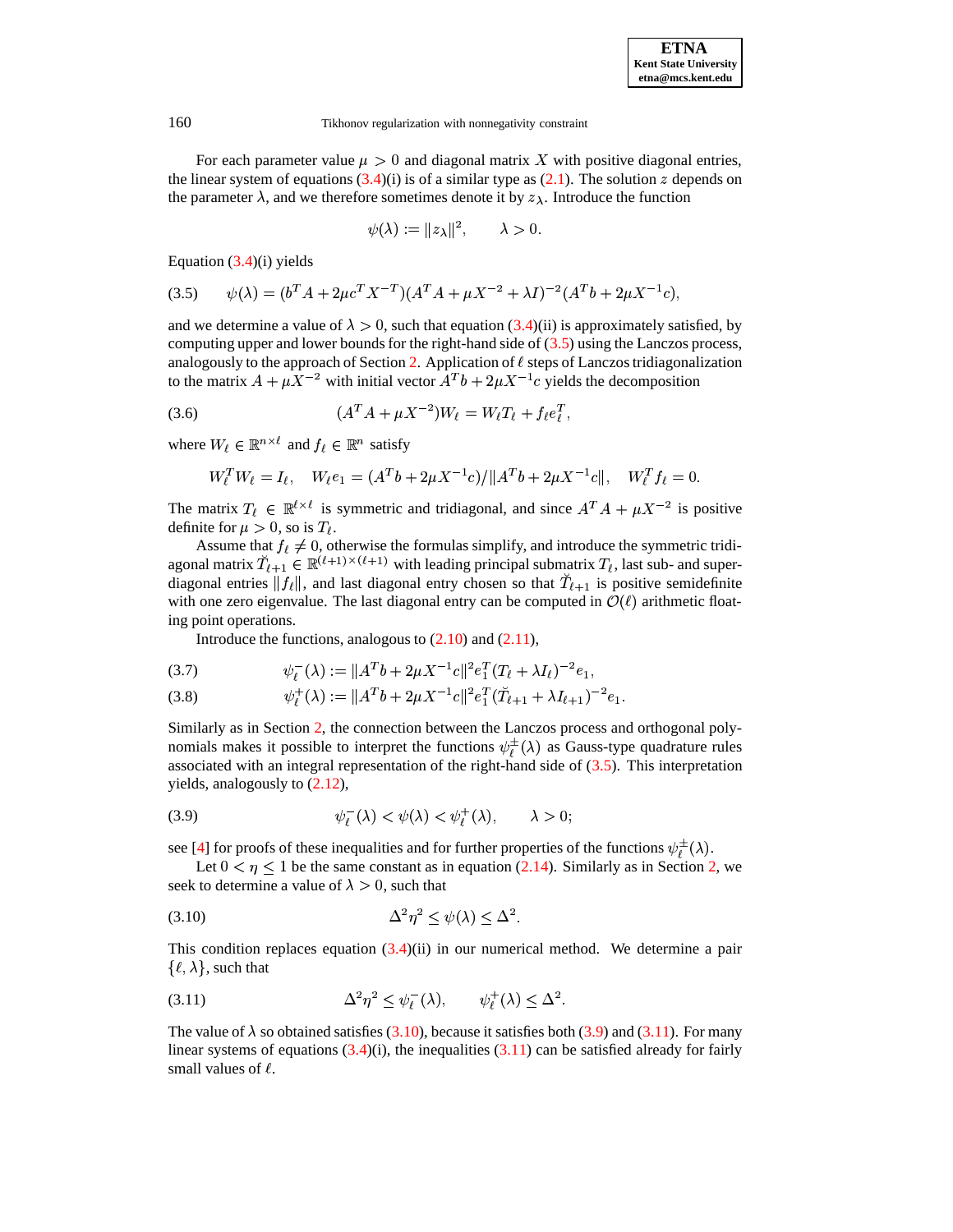For  $\ell = 2, 3, 4, \ldots$ , until a sufficiently accurate approximation of [\(1.7\)](#page-1-1) has been found, we determine the largest zero, denoted by  $\lambda_{\ell}$ , of the function

<span id="page-8-0"></span>(3.12) 
$$
g_{\ell}^{+}(\lambda) := \psi_{\ell}^{+}(\lambda) - (\Delta^{2} + \frac{1}{20}(\eta^{2} - 1)\Delta^{2}),
$$

using the quadratically and monotonically convergent zero-finders discussed by Golub and von Matt [\[7\]](#page-19-3). The iterations with the zero-finders are terminated when an approximate zero  $\lambda_{\ell}^{(p)}$  has been found, such that

<span id="page-8-1"></span>(3.13) 
$$
\frac{1}{10}(\eta^2 - 1)\Delta^2 + \Delta^2 \leq \psi_{\ell}^{+}(\lambda_{\ell}^{(p)}) \leq \Delta^2,
$$

cf. [\(2.17\)](#page-5-2). The purpose of the term  $\frac{1}{20}(\eta^2 - 1)\Delta^2$  in [\(3.12\)](#page-8-0) is to make the values  $\psi_f^+(\lambda_f^{(j)})$ ,  $j = 0, 1, 2, \ldots$ , converge to the midpoint of an interval of acceptable values; cf. [\(3.13\)](#page-8-1).

<span id="page-8-2"></span>If, in addition,  $\lambda_{\ell}^{(p)}$  satisfies

$$
\Delta^2 \eta^2 \le \psi_{\ell}^-(\lambda_{\ell}^{(p)}),
$$

then both inequalities [\(3.11\)](#page-7-3) hold for  $\lambda = \lambda_{\ell}^{(p)}$ , and we accept  $\lambda_{\ell}^{(p)}$  and as an approximation of the largest zero of  $\psi_{\ell}(\lambda)$ .

If  $(3.13)$  holds, but  $(3.14)$  is violated, then we carry out one more Lanczos tridiagonalization step and seek to determine an approximation of the largest zero, denoted by  $\lambda_{\ell+1}$ , of the function  $g_{\ell+1}^+(\lambda) := \psi_{\ell+1}^+(\lambda) - \Delta^2$ .

Let  $\lambda_{\ell}^{(p)}$  satisfy both inequalities [\(3.11\)](#page-7-3). Then we determine an approximate solution  $\tilde{z}$ of the linear system of equations  $(3.4)(i)$  $(3.4)(i)$  using the Lanczos decomposition  $(3.6)$ . Thus, let  $\tilde{y}$ denote the solution of

<span id="page-8-5"></span>
$$
(T_{\ell} + \lambda_{\ell}^{(p)}I_{\ell+1})y = \|A^Tb + 2\mu X^{-1}c\|e_1.
$$

Then

$$
(3.15) \t\t\t \tilde{z} := W_{\ell} \tilde{y}
$$

is a Galerkin approximation of the vector  $z_{\lambda^{(p)}}$ .

We are in a position to discuss the updating of the pair  $\{\mu^{(j)}, x^{(j)}\}$ . Let  $\tilde{z}$  be the computed approximate solution of the minimization problem [\(3.3\)](#page-6-1) determined by  $\mu = \mu^{(j)}$  and  $x = x^{(j)}$ . Define  $h^{(j)} := \tilde{z} - x^{(j)}$  and compute the candidate solution

<span id="page-8-3"></span>
$$
(3.16) \t\t \tilde{x} := x^{(j)} + dh^{(j)}
$$

of [\(1.7\)](#page-1-1), where the constant  $d > 0$  is chosen so that  $\tilde{x}$  is positive. As in [\[15\]](#page-20-0), we let

<span id="page-8-6"></span>(3.17) 
$$
d := \min \left\{ 1, \ 0.9995 \min_{\substack{e_k^T \tilde{z} \leq 0 \\ 1 \leq k \leq n}} \frac{e_k^T x^{(j)}}{|e_k^T h^{(j)}|} \right\}.
$$

Let  $\delta > 0$  be a user-specified constant, and introduce the vector

<span id="page-8-4"></span>
$$
(3.18) \t x^{(j+1)} = [\check{\xi}_1, \check{\xi}_2, \dots, \check{\xi}_n]^T, \t \check{\xi}_k := \max\{\delta, e_k^T \check{x}\}, \quad 1 \le k \le n,
$$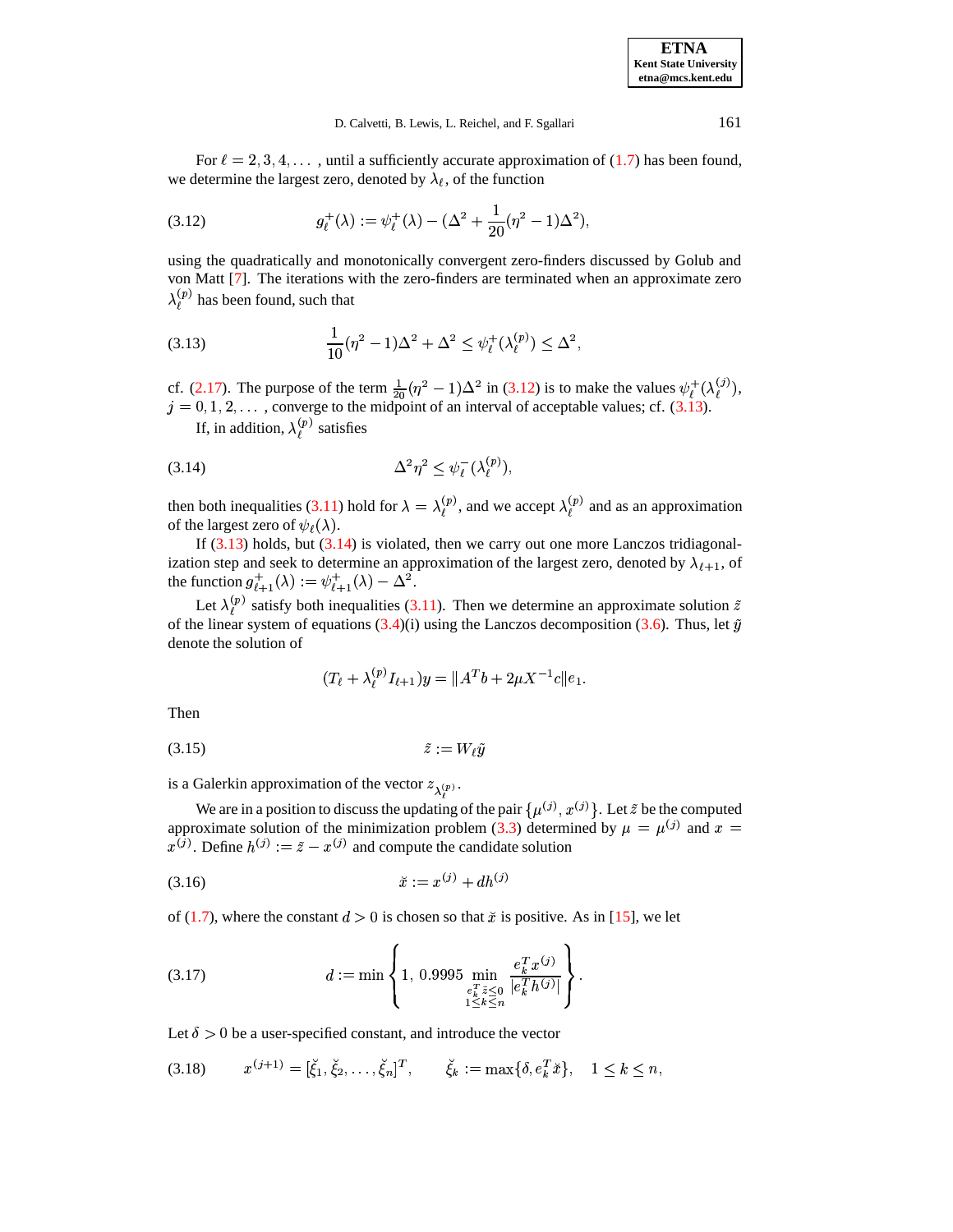and the matrix  $X = diag[x^{(j+1)}]$ . The purpose of the parameter  $\delta$  is to avoid that  $x^{(j+1)}$  has components very close to zero, since this would make  $||X^{-1}||$  very large. Following Rojas and Steihaug [\[15\]](#page-20-0), we compute

<span id="page-9-0"></span>
$$
(3.19) \t\t s := \mu(X^{-2}\tilde{z} - 2X^{-1}c)
$$

and update the value of the barrier parameter according to

<span id="page-9-1"></span>(3.20) 
$$
\mu^{(j+1)} := \frac{\sigma}{n} |s^T x^{(j+1)}|, \qquad \sigma := 1 \cdot 10^{-2}.
$$

In our computed examples, we use the same stopping criteria as Rojas and Steihaug [\[15\]](#page-20-0). Let  $f(x)$  be the quadratic part of the function  $f_{\mu}(x)$  defined by [\(3.1\)](#page-6-3), i.e.,

$$
f(x):=\frac{1}{2}x^TA^TAx-b^TAx.
$$

The computations are terminated and the vector  $\ddot{x}$  given by [\(3.16\)](#page-8-3) is accepted as an approximate solution of  $(1.7)$ , as soon as we find a vector  $x^{(j+1)}$ , defined by  $(3.18)$ , which satisfies at least one of the conditions

<span id="page-9-2"></span>(3.21) 
$$
|f(x^{(j+1)}) - f(x^{(j)})| \leq \epsilon_f |f(x^{(j+1)})|,
$$

$$
||x^{(j+1)} - x^{(j)}|| \leq \epsilon_x ||x^{(j+1)}||,
$$

$$
|s^T x^{(j+1)}| \leq \epsilon_s ||x^{(j+1)}||.
$$

Here *s* is defined by [\(3.19\)](#page-9-0), and  $\epsilon_f$ ,  $\epsilon_x$  and  $\epsilon_s$  are user-supplied constants.

We briefly comment on the determination of the matrix X and parameter  $\mu = \mu^{(1)}$  in the first system of equations  $(3.4)(i)$  $(3.4)(i)$  that we solve. Before solving  $(3.4)(i)$ , we compute an approximate solution  $\tilde{x}$ , given by [\(2.20\)](#page-5-5), of the minimization problem [\(1.9\)](#page-2-0) as described in Section [2.](#page-2-1) Let  $\hat{\lambda} = \lambda_{\ell}^{(p)}$  denote the corresponding value of the regularization parameter, and let  $\tilde{x}^+$  be the orthogonal projection of  $\tilde{x}$  onto the set [\(1.5\)](#page-1-4). If  $\tilde{x}^+$  is a sufficiently ac-curate approximate solution of [\(1.7\)](#page-1-1), then we are done; otherwise we improve  $\tilde{x}^+$  by the method described in this section. Define  $x^{(1)}$  by [\(3.18\)](#page-8-4) with  $j = 0$  and  $\check{x}$  replaced by  $\check{x}$ , let method described in this section. Define  $x^{(1)}$  by (3.18) with  $j = 0$  and  $X = \text{diag}[x^{(1)}]$ , and let  $\mu^{(1)}$  be given by [\(3.20\)](#page-9-1) with  $j = 0$  and  $s := A^{T}t$  $:=A^Tb-(A^TA-\lambda I)x^{(1)}.$ We now can determine and solve [\(3.4\)](#page-6-2). The following algorithm summarizes how the computations are organized.

<span id="page-9-3"></span>ALGORITHM 3.1. *Constrained Tikhonov Regularization*

- *1. Input:*  $A \in \mathbb{R}^{m \times n}$ ,  $b \in \mathbb{R}^m$ ,  $\delta$ ,  $\epsilon_f$ ,  $\epsilon_x$ ,  $\epsilon_s$ ,  $\eta$ . *Output:*  $\lambda$ ,  $\mu$ , approximate solution  $\check{x}$  of [\(1.7\)](#page-1-1).
- *2. Apply the method of Section [2](#page-2-1) to determine an approximate solution of [\(1.9\)](#page-2-0).* Compute the associated orthogonal projection  $\tilde{x}^+$  onto the set [\(1.5\)](#page-1-4) and let  $\tilde{x} := \tilde{x}^+$ . *If is a sufficiently accurate approximate solution of [\(1.7\)](#page-1-1), then exit.*
- 3. Determine the *initial* positive approximate solution  $x^{(1)}$  by [\(3.18\)](#page-8-4), let X =  $\text{diag}[x^{(1)}]$ , and compute  $\mu = \mu^{(1)}$  as described above. Define the linear system  $(3.4)(i)$  $(3.4)(i)$ *. Let*  $j := 1$ *.*
- 4. *Compute the approximate solution*  $\tilde{z}$ *, given by* [\(3.15\)](#page-8-5)*, of the linear system* [\(3.4\)](#page-6-2)*(i) with*  $\lambda = \lambda_{\ell}^{(p)}$  and the number of Lanczos tridiagonalization steps  $\ell$ , chosen so that *the inequalities [\(3.13\)](#page-8-1) and [\(3.14\)](#page-8-2) hold.*
- 5. Determine  $\check{x}$  according to [\(3.16\)](#page-8-3) with d given by [\(3.17\)](#page-8-6), and  $x^{(j+1)}$  using [\(3.18\)](#page-8-4). *Compute*  $\check{x}$  *according to* (3.16) with *d* given by (<br>Compute s by [\(3.19\)](#page-9-0). If the pair  $\{x^{(j+1)}, s\}$  satisfies *satisfies one of the inequalities [\(3.21\)](#page-9-2), then accept the vector as an approximate solution of [\(1.7\)](#page-1-1) and exit.*
- 6. Let  $X = \text{diag}[x^{(j+1)}]$  and let  $\mu = \mu^{(j+1)}$  be given by [\(3.20\)](#page-9-1). Define a new linear *system of equations*  $(3.4)(i)$  $(3.4)(i)$  *using*  $\{\mu, X\}$ *. Let*  $j := j + 1$ *. Goto* 4*.*

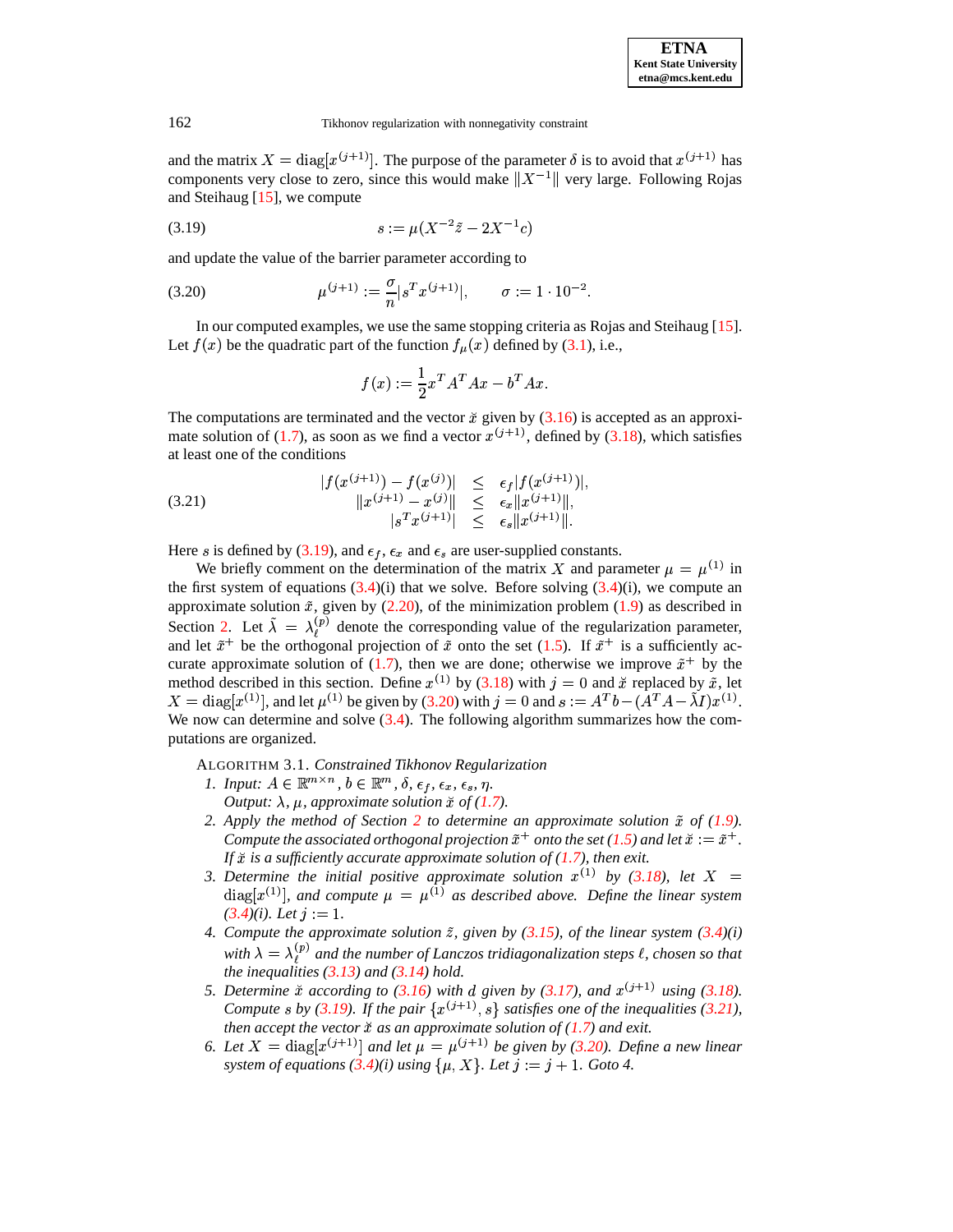**ETNA Kent State University etna@mcs.kent.edu**

### D. Calvetti, B. Lewis, L. Reichel, and F. Sgallari 163

<span id="page-10-0"></span>**4. Computed examples.** We illustrate the performance of Algorithm [3.1](#page-9-3) when applied to a few typical linear discrete ill-posed problems, such that the desired solution  $\hat{x}$  of the associated linear systems of equations with error-free right-hand side [\(1.2\)](#page-0-0) is known to be nonnegative. All computations were carried out using Matlab with approximately  $16$  significant decimal digits. In all examples, we let  $\Delta := \|\hat{x}\|$  and chose the initial values  $\ell = 2$ and  $\lambda_2^{(0)} = 10$ . Then  $\phi_2(\lambda_2^{(0)}) < \Delta^2$ , i.e.,  $\lambda_2^{(0)}$  is larger than  $\lambda_2$ , the largest zero of  $\phi_2(\lambda)$ . The error vectors  $e$  used in the examples have normally distributed random entries with zero mean and are scaled so that  $e$  is of desired norm.



<span id="page-10-1"></span>FIG. 4.1. *Example* 4.1: *Solution*  $\hat{x}$  *of the error-free linear system* [\(1.2\)](#page-0-0) (blue *curve*), approximate solution  $\tilde{x}$ *determined without imposing nonnegativity in Step 2 of Algorithm [3.1](#page-9-3) (black curve), projected approximate solution*  $\tilde{x}^+$  determined in Step 2 of Algorithm [3.1](#page-9-3) (magenta curve), and approximate solution determined by Steps 4-6 of *Algorithm [3.1](#page-9-3) (red curve).*

Example 4.1. Consider the Fredholm integral equation of the first kind

(4.1) 
$$
\int_{-6}^{6} \kappa(\tau, \sigma) x(\sigma) d\sigma = b(\tau), \qquad -6 \le \tau \le 6
$$

discussed by Phillips [\[12\]](#page-20-5). Its solution, kernel and right-hand side are given by

<span id="page-10-2"></span>(4.2) 
$$
x(\sigma) := \begin{cases} 1 + \cos(\frac{\pi}{3}\sigma), & \text{if } |\sigma| < 3, \\ 0, & \text{otherwise,} \end{cases}
$$

(4.3) 
$$
b(\tau) := (6 - |\tau|)(1 + \frac{1}{2}\cos(\frac{\pi}{3}\tau)) + \frac{9}{2\pi}\sin(\frac{\pi}{3}|\tau|).
$$

 $\ell$  and  $\ell$  and  $\ell$  and  $\ell$  and  $\ell$  and  $\ell$  and  $\ell$  and  $\ell$  and  $\ell$  and  $\ell$  and  $\ell$  and  $\ell$  and  $\ell$  and  $\ell$  and  $\ell$  and  $\ell$  and  $\ell$  and  $\ell$  and  $\ell$  and  $\ell$  and  $\ell$  and  $\ell$  and  $\ell$  and  $\ell$  and  $\ell$ 

We discretize the integral equation using the Matlab code phillips from the program package Regularization Tools by Hansen [\[9\]](#page-19-9). Discretization by a Galerkin method using 300 orthonormal box functions as test and trial functions yields the symmetric indefinite matrix  $A \in \mathbb{R}^{300 \times 300}$  and the right-hand side vector  $\hat{b} \in \mathbb{R}^{300}$ . The code phillips also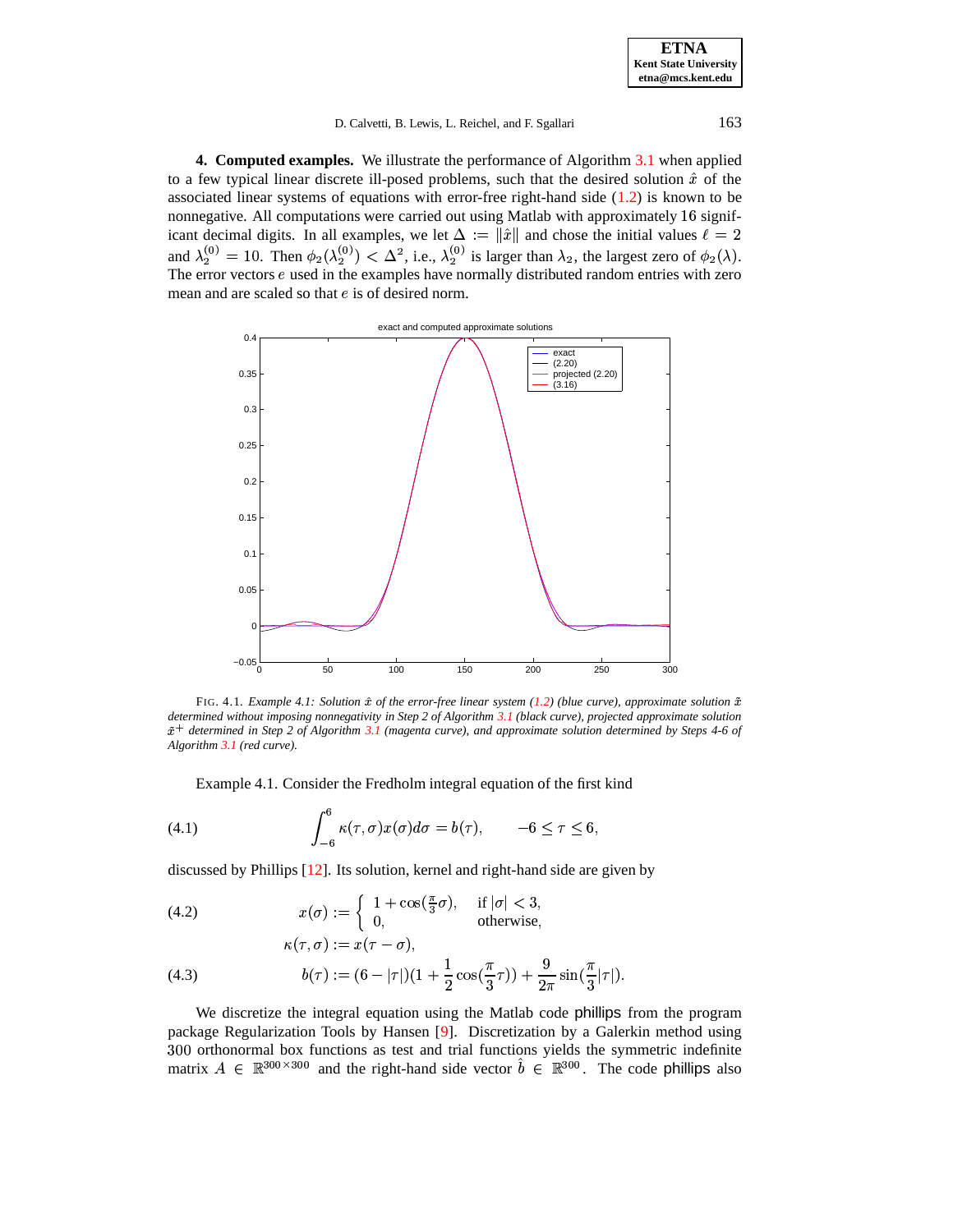

<span id="page-11-0"></span>FIG. 4.2. *Example 4.1: Blow-up of Figure [4.1.](#page-10-1)*

determines a discretization of the solution  $(4.2)$ . We consider this discretization the exact solution  $\hat{x} \in \mathbb{R}^{300}$ . An error vector e is added to b to give the right-hand side b of [\(1.1\)](#page-0-1) with relative error  $||e||/||b|| = 5 \cdot 10^{-3}$ . This corresponds to  $||e|| = 7.6 \cdot 10^{-2}$ .

Let  $\Delta := ||\hat{x}||$  and  $\eta := 0.999$ . Then Step 2 of Algorithm [3.1](#page-9-3) yields an approximate solution  $\tilde{x}$ , defined by [\(2.20\)](#page-5-5), using only 8 Lanczos bidiagonalization steps; thus only matrix-vector product evaluations are required with each one of the matrices A and  $A<sup>T</sup>$ . Since the vector  $\tilde{x}$  is not required to be nonnegative, it represents an oscillatory approxi-mate solution of [\(1.2\)](#page-0-0); see the black curves in Figures [4.1](#page-10-1) and [4.2.](#page-11-0) The relative error in  $\tilde{x}$  is  $\|\tilde{x} - \hat{x}\| / \|\hat{x}\| = 1.91 \cdot 10^{-2}.$ 

Let  $\tilde{x}^+$  denote the orthogonal projection of  $\tilde{x}$  onto the set [\(1.5\)](#page-1-4). The magenta curves in Figures [4.1](#page-10-1) and [4.2](#page-11-0) display  $\tilde{x}^+$ . Note that  $\tilde{x}^+$  agrees with  $\tilde{x}$  for nonnegative values. Clearly,  $\tilde{x}^+$  is a better approximation of  $\hat{x}$  than  $\tilde{x}$ ; we have  $\|\tilde{x}^+ - \hat{x}\|/\|\hat{x}\| = 1.36 \cdot 10^{-2}$ .

Let the coefficients in the stopping criteria [\(3.21\)](#page-9-2) for Algorithm [3.1](#page-9-3) be given by  $\epsilon_f :=$  $1 \cdot 10^{-5}$ ,  $\epsilon_x := 1 \cdot 10^{-5}$ , and  $\epsilon_s := 1 \cdot 10^{-12}$ . These are the values used in [\[15\]](#page-20-0). Let  $\delta := 1 \cdot 10^{-3}$ in  $(3.18)$ . These parameters are required in Step 5 of Algorithm [3.1.](#page-9-3) The red curves of Figures [4.1](#page-10-1) and [4.2](#page-11-0) show the approximate solution  $\ddot{x}$  determined by Steps 4-6 of the algorithm. The computation of  $\check{x}$  required the execution of each of these steps twice, at the cost of 21 Lanczos tridiagonalization steps the first time, and 8 Lanczos tridiagonalization steps the second time. In total, 79 matrix-vector product evaluation were required for the computations of  $\check{x}$ . This includes work for computing  $\tilde{x}$ . The relative error  $\|\tilde{x} - \hat{x}\| / \|\hat{x}\| = 5.42 \cdot 10^{-3}$  is smaller than for  $\tilde{x}^+$ ; this is also obvious form Figure [4.2.](#page-11-0) Specifically, the method of Section [3](#page-5-0) gives a nonnegative approximate solution  $\tilde{x}$ , whose error is about  $1/3$  of the error in  $\tilde{x}^+$ .  $\Box$ 

Example 4.2. This example differs from Example 4.1 only in that no error vector  $e$  is added to the right-hand side vector  $\hat{b}$  determined by the code phillips. Thus,  $b = \hat{b}$ . Rojas and Steihaug [\[15\]](#page-20-0) have also considered this example. In the absence of an error  $e$  in  $b$ , other than round-off errors, fairly stringent stopping criteria should be used. Letting  $\eta := 0.9995$  yields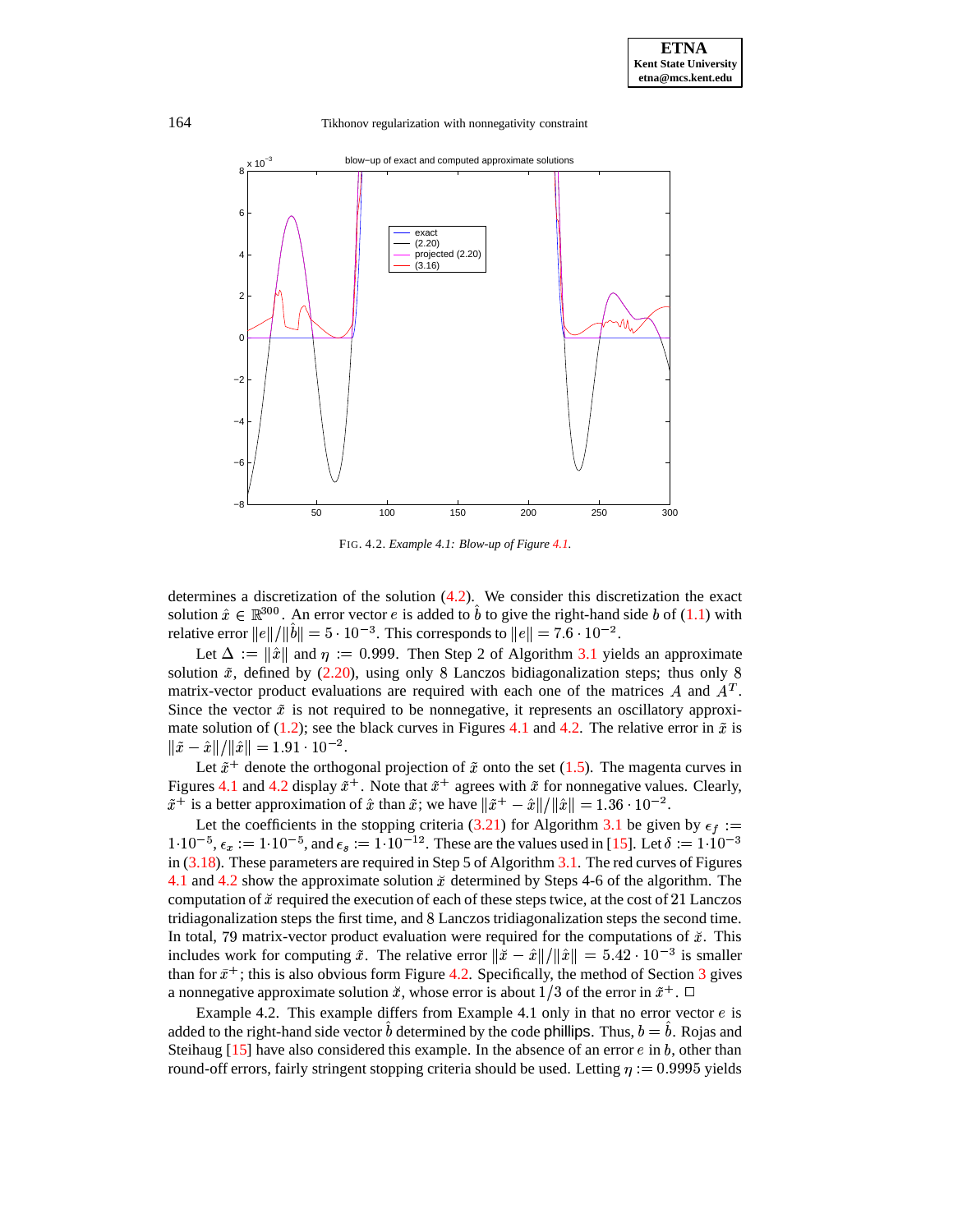

<span id="page-12-0"></span>FIG. 4.3. *Example* 4.2: *Solution*  $\hat{x}$  *of the error-free linear system* [\(1.2\)](#page-0-0) (blue *curve*), *approximate solution*  $\tilde{x}$ *determined without imposing nonnegativity in Step 2 of Algorithm [3.1](#page-9-3) (black curve), projected approximate solution*  $\tilde{x}^+$  determined in Step 2 of Algorithm [3.1](#page-9-3) (magenta curve), and approximate solution determined by Steps 4-6 of *Algorithm [3.1](#page-9-3) (red curve).*

after 6 Lanczos bidiagonalization steps the approximate solution  $\tilde{x}$  in Step 2 of Algorithm [3.1.](#page-9-3) The relative error in  $\tilde{x}$  is  $\|\tilde{x} - \hat{x}\|/\|\hat{x}\| = 7.61 \cdot 10^{-3}$ . The associated orthogonal projection  $\tilde{x}^+$  onto [\(1.5\)](#page-1-4) has relative error  $\|\tilde{x}^+ - \hat{x}\|/\|\hat{x}\| = 5.50 \cdot 10^{-3}$ . The computation of  $\tilde{x}$  and  $\tilde{x}^+$ requires the evaluation of 6 matrix-vector products with  $A$  and 6 matrix-vector products with  $A<sup>T</sup>$ . Rojas and Steihaug [\[15\]](#page-20-0) report the approximate solution determined by their method to have a relative error of  $1.01 \cdot 10^{-2}$  and its computation to require the evaluation of 631 matrix-vector products.

The approximate solution  $\tilde{x}^+$  can be improved by the method of Section [3,](#page-5-0) however, at a fairly high price. Using  $\epsilon_f := 1 \cdot 10^{-9}$ ,  $\epsilon_x := 1 \cdot 10^{-5}$ ,  $\epsilon_s := 1 \cdot 10^{-13}$ , and  $\delta := 1 \cdot 10^{-3}$ , we obtain the approximate solution  $\ddot{x}$  with relative error  $\|\ddot{x} - \hat{x}\|/\|\hat{x}\| = 5.15 \cdot 10^{-3}$ . The evaluation of  $\tilde{x}$  requires the computation of 129 matrix-vector products, with at most 19 consecutive Lanczos tridiagonalization steps.

We conclude that when the relative error in  $b$  is fairly large, such as in Example 4.1, the method of the present paper can determine an approximate solution  $\ddot{x}$  with significantly smaller error than the projected approximate solution  $\tilde{x}^+$ . However, when the relative error in  $b$  is small, then the method of the present paper might only give minor improvements at high cost.  $\Box$ 

Example 4.3. Consider the blur- and noise-free image shown in Figure [4.5.](#page-13-0) The figure depicts three hemispheres, but because of the scaling of the axes, they look like hemi-ellipsoids. The image is represented by  $256 \times 256$  pixels, whose values range from 0 to 255. The pixel values are stored row-wise in the vector  $\hat{x} \in \mathbb{R}^{256^2}$ , which we subsequently scale to have unit length. After scaling, the largest entry of  $\hat{x}$  is  $1.5 \cdot 10^{-2}$ . The image in Figure [4.5](#page-13-0) is assumed not to be available, only  $\Delta := \|\hat{x}\|$  and a contaminated version of the image, displayed in Figure [4.6,](#page-14-0) are known. We would like to restore the available image in Figure [4.6](#page-14-0) to obtain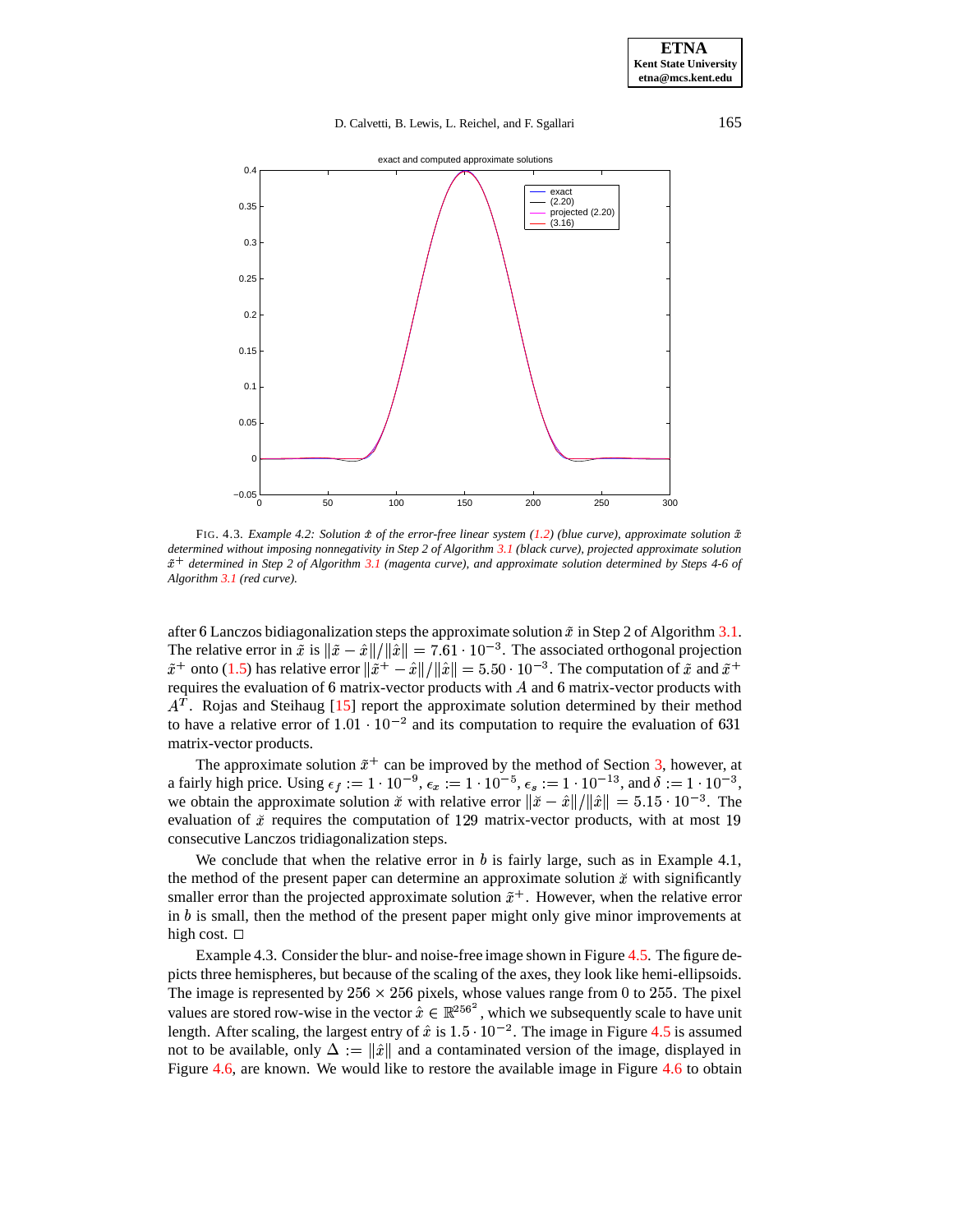

FIG. 4.4. *Example 4.2: Blow-up of Figure [4.3.](#page-12-0)*



<span id="page-13-0"></span>FIG. 4.5. *Example 4.3: Blur- and noise-free image.*

(an approximation of) the image in Figure [4.5.](#page-13-0)

The image in Figure [4.6](#page-14-0) is contaminated by noise and blur, with the blurring operator represented by a nonsymmetric Toeplitz matrix  $A \in \mathbb{R}^{256^2 \times 256^2}$  of ill-determined rank; thus,  $\hat{A}$  is numerically singular. Due to the special structure of  $\hat{A}$ , only the first row and column have to be stored. Matrix-vector products with A and  $A<sup>T</sup>$  are computed by using the fast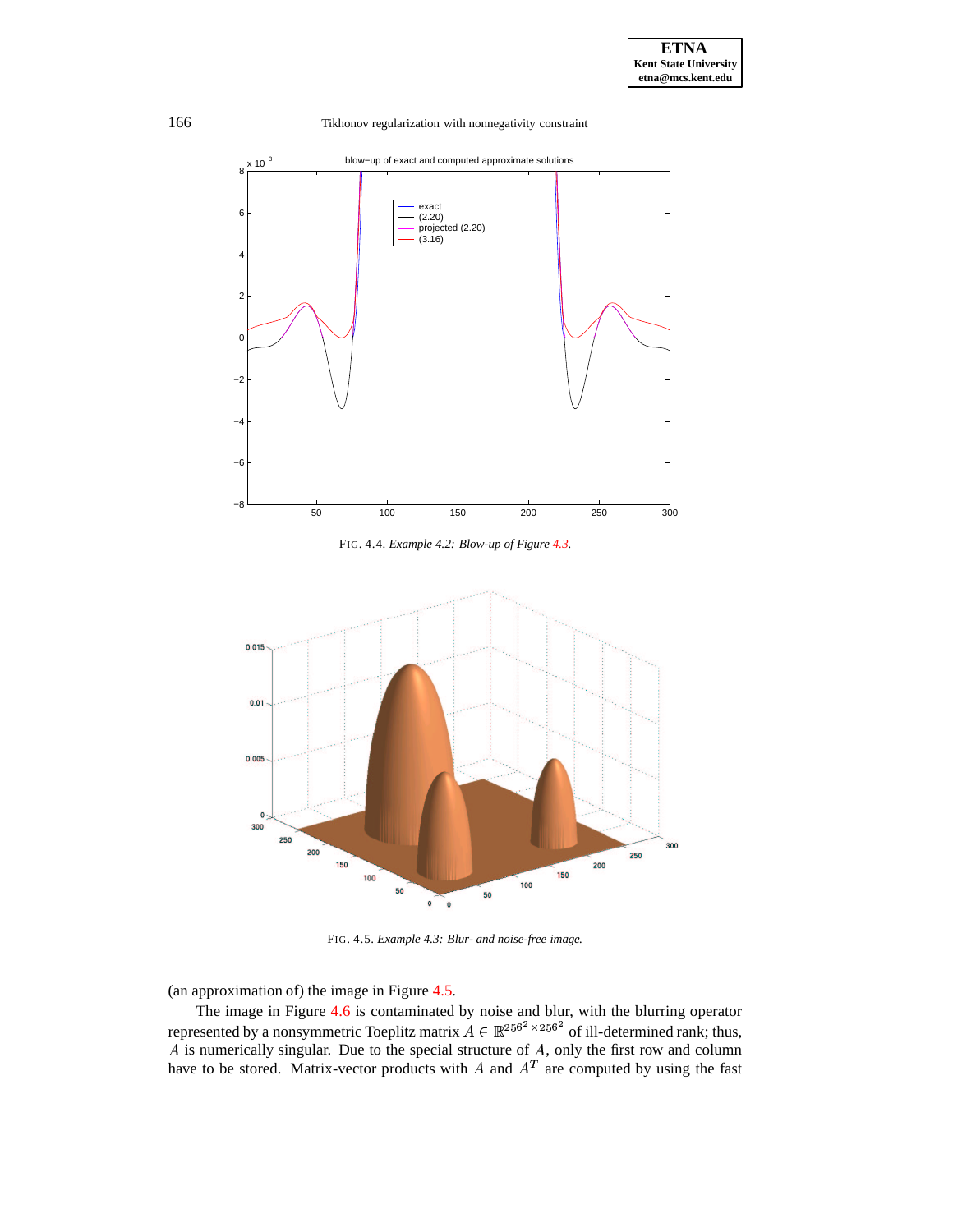

<span id="page-14-0"></span>FIG. 4.6. *Example 4.3: Blurred and noisy image.*



FIG. 4.7. *Example 4.3: Computed approximate solution without positivity constraint [\(2.20\)](#page-5-5).*

<span id="page-14-1"></span>Fourier transform. The vector  $b := A\hat{x}$  represents a blurred but noise-free image. The error vector  $e \in \mathbb{R}^{256^2}$  represents noise and has normally distributed entries with zero mean. The vector is scaled to yield the relative error  $||e||/||b|| = 1 \cdot 10^{-3}$  in the available right-hand side vector  $b = b + e$ . The latter represents the blurred and noisy image shown in Figure [4.6.](#page-14-0) The largest entry of b is  $1.0 \cdot 10^{-2}$ .

The method of Section [2](#page-2-1) with  $\eta = 0.99$  requires 26 Lanczos bidiagonalization steps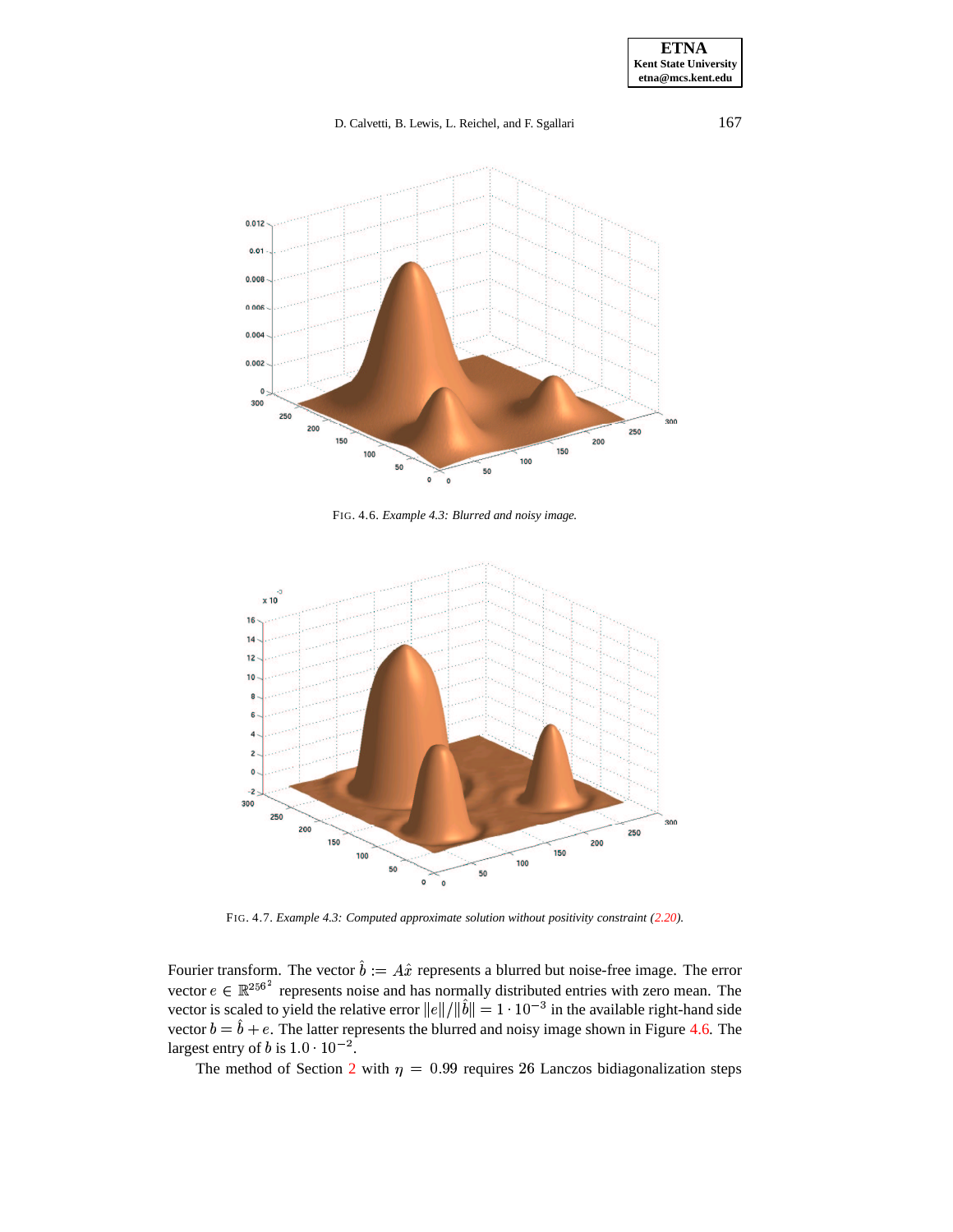

<span id="page-15-0"></span>FIG. 4.8. *Example 4.3: Projected computed approximate solution without nonnegativity constraint.*



FIG. 4.9. *Example 4.3: Computed approximate solution with nonnegativity constraint [\(3.16\)](#page-8-3).*

<span id="page-15-1"></span>to determine the vector  $\tilde{x}$ , given by [\(2.20\)](#page-5-5) and displayed in Figure [4.7,](#page-14-1) with relative error  $\|\tilde{x} - \hat{x}\| / \|\hat{x}\| = 8.3 \cdot 10^{-2}$ . Note the oscillations around the bases of the hemispheres. The nonnegative vector  $\tilde{x}^+$ , obtained by projecting  $\tilde{x}$  onto [\(1.5\)](#page-1-4), is shown in Figure [4.8.](#page-15-0) It has relative error  $\|\tilde{x}^+ - \hat{x}\|/\|\hat{x}\| = 8.1 \cdot 10^{-2}$ . The largest entry of  $\tilde{x}^+$  is  $1.5 \cdot 10^{-2}$ .

The oscillations around the hemispheres can be reduced by the method of Section [3.](#page-5-0) With  $\delta := 5 \cdot 10^{-5}$ ,  $\epsilon_f := 1 \cdot 10^{-3}$ ,  $\epsilon_x := 1 \cdot 10^{-3}$ , and  $\epsilon_s := 1 \cdot 10^{-10}$ , we obtain the vector  $\ddot{x}$ , given by [\(3.16\)](#page-8-3), with relative error  $\|\ddot{x} - \hat{x}\| / \|\hat{x}\| = 7.3 \cdot 10^{-2}$ . Figure [4.9](#page-15-1) depicts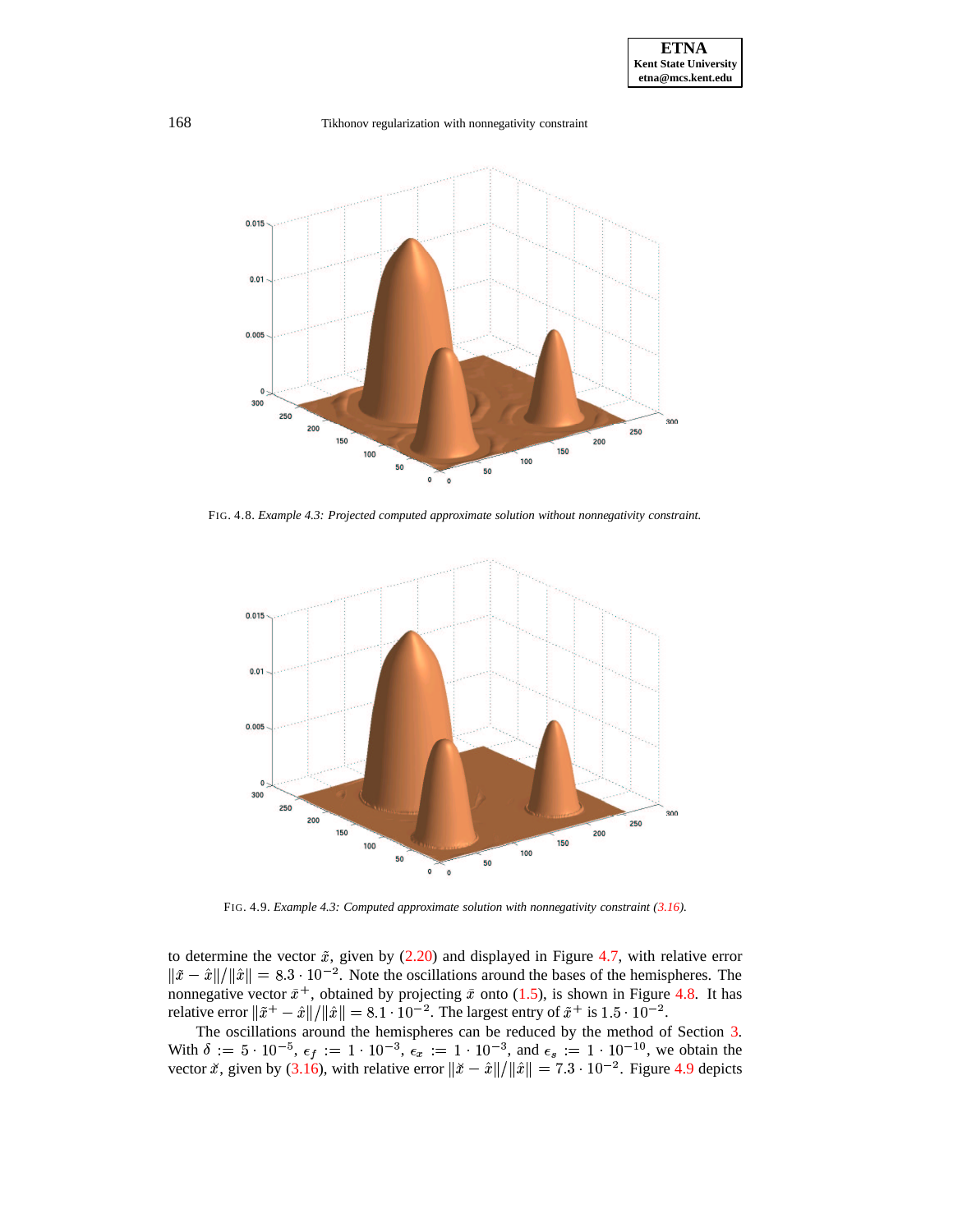$\check{x}$ . Note that the oscillations around the bases of the hemispheres are essentially gone. The largest component of  $\check{x}$  is  $1.5 \cdot 10^{-2}$ . The computation of  $\check{x}$  required the completion of Steps 4 and 5 of Algorithm [3.1](#page-9-3) once, and demanded computation of Lanczos tridiagonalization steps. The evaluation of  $\check{x}$  required that a total of 110 matrix-vector products with A or  $A<sup>T</sup>$ be computed, including the 52 matrix-vector product evaluations needed to compute  $\tilde{x}^+$ .  $\Box$ 



<span id="page-16-0"></span>FIG. 4.10. *Example 4.4: Blur- and noise-free image.*



<span id="page-16-1"></span>FIG. 4.11. *Example 4.4: Blurred and noisy image.*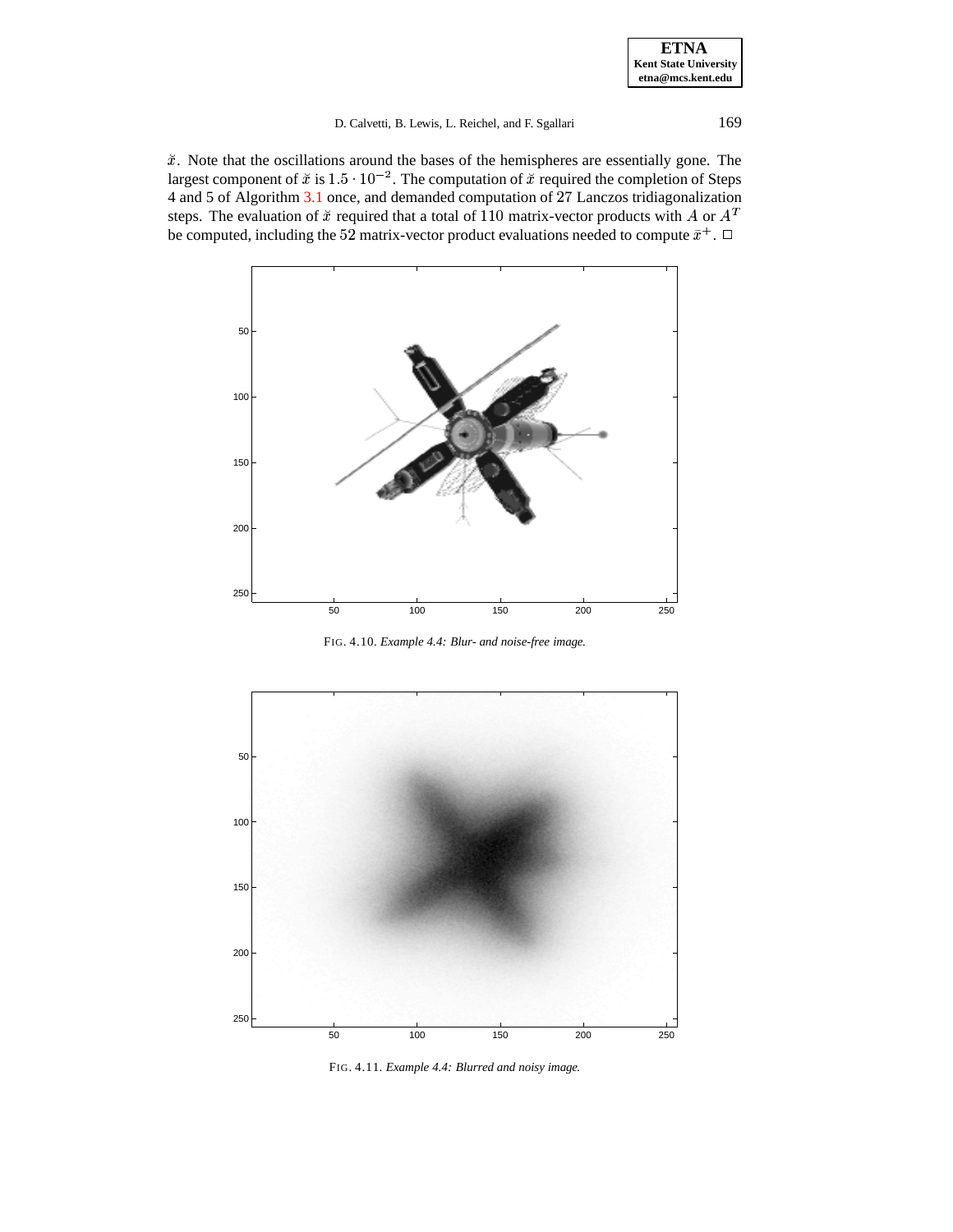

FIG. 4.12. *Example 4.4: Computed approximate solution without positivity constraint [\(2.20\)](#page-5-5).*

<span id="page-17-0"></span>

FIG. 4.13. *Example 4.4: Projected computed approximate solution without nonnegativity constraint.*

<span id="page-17-1"></span>Example 4.4. The data for this example was developed at the US Air Force Phillips Laboratory and has been used to test the performance of several available algorithms for computing regularized nonnegative solutions. The data consists of the noise- and blur-free image of the satellite shown in Figure [4.10,](#page-16-0) the point spread function which defines the blurring operator, and the blurred and noisy image of the satellite displayed in Figure [4.11.](#page-16-1) The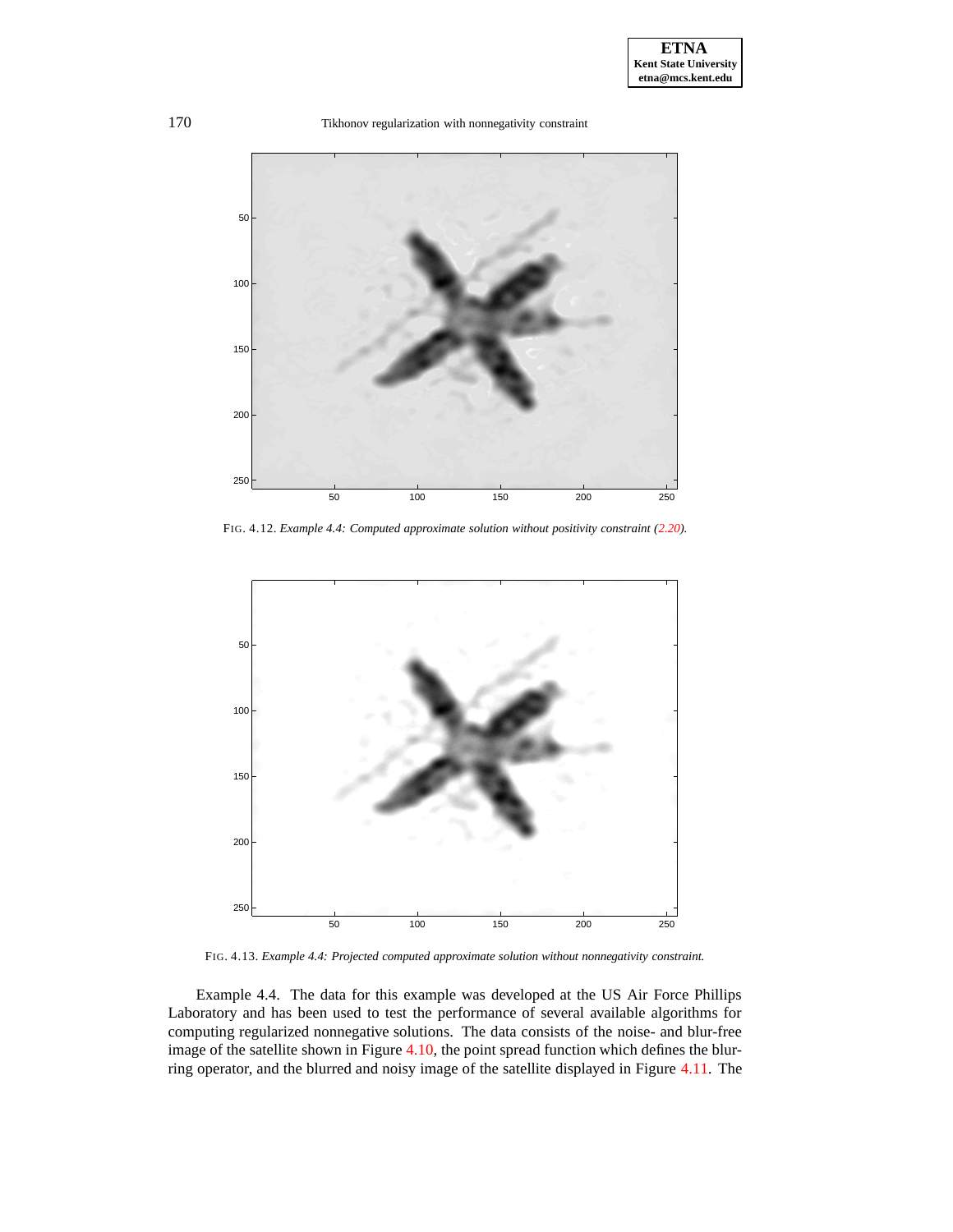

FIG. 4.14. *Example 4.4: Computed approximate solution with nonnegativity constraint [\(3.16\)](#page-8-3).*

<span id="page-18-0"></span>images are represented by  $256 \times 256$  pixels. The pixel values for the noise- and blur-free image and for the contaminated image are stored in the vectors  $\hat{x}$  and  $b$ , respectively, where b is the right-hand side of [\(1.1\)](#page-0-1). Thus,  $\hat{x}$  and b are of dimension  $256^2 = 65536$ . The matrix A in  $(1.1)$  represents the blurring operator and is determined by the point spread function; A is a block-Toeplitz matrix with Toeplitz blocks of size size  $65536 \times 65536$ . The matrix is not explicitly stored; matrix-vector products with A and  $A<sup>T</sup>$  are evaluated by the fast Fourier transform. Similarly as in Example 4.3, the vector  $b := A\hat{x}$  represents a blurred noise-free image. We consider the difference  $e := b - b$  to be noise, and found that  $||b - b|| = 3.3 \cdot 10^{-4}$ and  $||b - b||/||b|| = 4.7 \cdot 10^{-2}$ . Thus b is contaminated by a significant amount of noise.

Let  $\Delta := ||\hat{x}||$ , and assume that the blur- and noise-free image of Figure [4.10](#page-16-0) is not available. Given A, b and  $\Delta$ , we would like to determine an approximation of this image. We let  $\eta := 0.935$  in Algorithm [3.1.](#page-9-3)

The method of Section [2](#page-2-1) requires Lanczos bidiagonalization steps to determine the vector  $\tilde{x}$ , given by [\(2.20\)](#page-5-5) and shown in Figure [4.12.](#page-17-0) The relative error in  $\tilde{x}$  is  $\|\tilde{x} - \hat{x}\|/\|\hat{x}\| =$ 0.354. The projection  $\tilde{x}^+$  of  $\tilde{x}$  onto the set [\(1.5\)](#page-1-4) has relative error  $\|\tilde{x}^+ - \hat{x}\|/\|\hat{x}\| = 0.346$ . As expected, this error is smaller than the relative error in  $\tilde{x}$ . Figure [4.13](#page-17-1) displays  $\tilde{x}^+$ . We remark that the gray background in Figure [4.12](#page-17-0) is of no practical significance. It is caused by negative entries in the vector  $\tilde{x}$ . This vector is rescaled by Matlab to have entries in the interval [0,255] before plotting. In particular, zero entries are mapped to a positive pixel value and are displayed in gray.

The accuracy of the approximate solution  $\tilde{x}^+$  can be improved by the method of Section [3.](#page-5-0) We use the same values of the parameters  $\delta$ ,  $\epsilon_f$ ,  $\epsilon_x$ , and  $\epsilon_s$  as in Example 4.3. After execution of Steps 4-6 of Algorithm [3.1](#page-9-3) followed by Steps 4-5, a termination condition is satisfied, and the algorithm yields  $\check{x}$  with relative error  $\|\check{x} - \hat{x}\| / \|\hat{x}\| = 0.339$ . Figure [4.14](#page-18-0) shows  $\tilde{x}$ . Step 4 requires the evaluation of 113 Lanczos tridiagonalization steps the first time, and 51 Lanczos tridiagonalization steps the second time. The computation of  $\check{x}$  demands a total of 427 matrix-vector product evaluations with either A or  $A<sup>T</sup>$ , including the 94 matrix-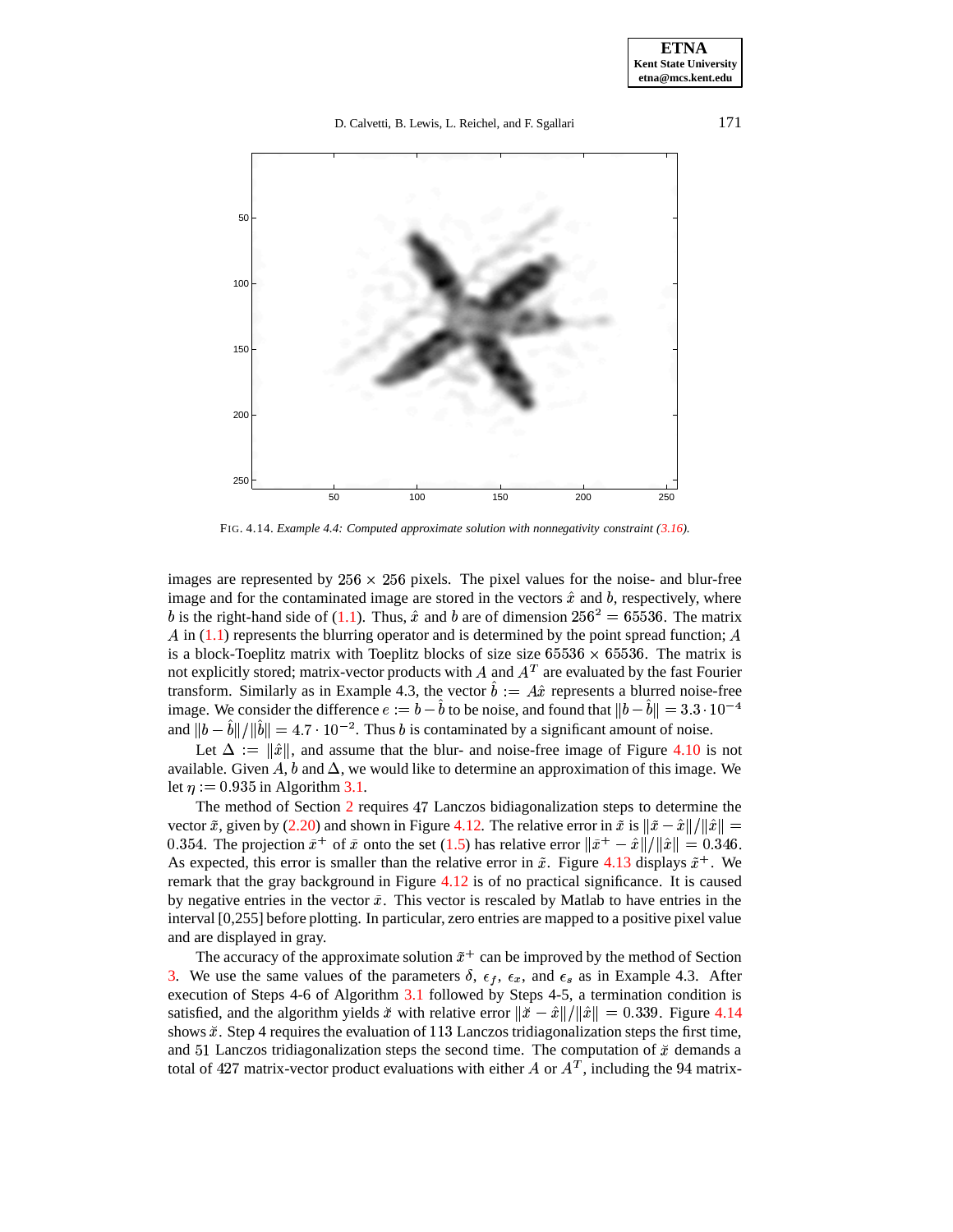vector products required to determine  $\tilde{x}$  and  $\tilde{x}^+$ .

The relative error in  $\check{x}$  is smaller than the relative errors in computed approximations of  $\hat{x}$  determined by several methods recently considered in the literature. For instance, the smallest relative error achieved by the methods presented in  $[8]$  is 0.356, and the relative error reported in  $[15]$  is 0.358.  $\Box$ 

We conclude this section with some comments on the storage requirement of the method of the present paper. The implementation used for the numerical examples reorthogonalizes the columns of the matrices  $V_{\ell}$ ,  $U_{\ell}$ , and  $W_{\ell}$  in the decompositions [\(2.8\)](#page-3-1) and [\(3.6\)](#page-7-4). This secures numerical orthonormality of the columns and may somewhat reduce the number of matrix-vector products required to solve the problems (compared with no reorthogonalization). However, reorthogonalization requires storage of all the generated columns. For instance in Example 4.3, Lanczos bidiagonalization with reorthogomalization requires storage of  $V_{26}$  and  $U_{26}$ , and Lanczos tridiagonalization with reorthogonalization requires storage of  $W_{26}$ . The latter matrix may overwrite the former. We generally apply reorthogonalization when it is important to keep the number of matrix-vector product evaluations as small as possible, and when sufficient computer storage is available for the matrices  $V_{\ell}$ ,  $U_{\ell}$ , and  $W_{\ell}$ . The effect of loss of numerical orthogonality, that may arise when no reorthogonalization is carried out, requires further study. Without reorthogonalization, the method of the present paper can be implemented to require storage of only a few columns of  $V_{\ell}$ ,  $U_{\ell}$ , and  $W_{\ell}$  simultaneously, at the expense of having to compute the matrices  $V_{\ell}$ ,  $U_{\ell}$ , and  $W_{\ell}$  twice. The scheme by Rojas and Steihaug [\[15\]](#page-20-0) is based on the implicitly restarted Arnoldi method, and therefore its storage requirement can be kept below a predetermined bound.

<span id="page-19-4"></span>**5. Conclusion.** The computed examples illustrate that our numerical method for Tikhonov regularization with nonnegativity constraint can give a more pleasing approximate solution of the exact solution  $\hat{x}$  than the scheme of Section [2,](#page-2-1) when the latter gives an oscillatory solution. Our method is closely related to a scheme recently proposed by Rojas and Steihaug [\[15\]](#page-20-0). A careful comparison between their method and ours is difficult, because few details on the numerical experiments are provided in [\[15\]](#page-20-0). Nevertheless, we feel that our approach to Tikhonov regularization with nonnegativity constraint based on the connection between orthogonal polynomials, Gauss quadrature and the Lanczos process, is of independent interest. Moreover, Examples 4.2 and 4.4 indicate that our method may be competitive.

### REFERENCES

- <span id="page-19-0"></span>[1] G. F. AHMAD, D. H. BROOKS, AND R. S. MACLEOD, *An admissible solution approach to inverse electrocardiography*, Ann. Biomed. Engrg, 26 (1998), pp. 278–292.
- <span id="page-19-5"></span>[2] M. BERTERO AND P. BOCCACCI, *Introduction to Inverse Problems in Imaging*, Institute of Physics Publishing, Bristol, 1998.
- <span id="page-19-8"></span><span id="page-19-7"></span>[3] D. CALVETTI, G. H. GOLUB, AND L. REICHEL, *Estimation of the L-curve via Lanczos bidiagonalization*, BIT, 39 (1999), pp. 603–619.
- [4] D. CALVETTI AND L. REICHEL, *Gauss quadrature applied to trust region computations*, Numer. Algorithms, 34 (2003), pp. 85–102.
- <span id="page-19-2"></span>[5] D. CALVETTI AND L. REICHEL, *Tikhonov regularization with a solution constraint*, SIAM J. Sci. Comput., 26 (2004), pp. 224–239.
- <span id="page-19-1"></span>[6] G. H. GOLUB AND G. MEURANT, *Matrices, moments and quadrature*, in Numerical Analysis 1993, D. F. Griffiths and G. A. Watson, eds., Longman, Essex, England, 1994, pp. 105–156.
- <span id="page-19-3"></span>[7] G. H. GOLUB AND U. VON MATT, *Quadratically constrained least squares and quadratic problems*, Numer. Math., 59 (1991), pp. 561–580.
- <span id="page-19-6"></span>[8] M. HANKE, J. NAGY, AND C. VOGEL, *Quasi-Newton approach to nonnegative image restorations*, Linear Algebra Appl., 316 (2000), pp. 223–236.
- <span id="page-19-9"></span>[9] P. C. HANSEN, *Regularization tools: A Matlab package for analysis and solution of discrete ill-posed problems*, Numer. Algorithms, 6 (1994), pp. 1–35. Software is available in Netlib at <http://www.netlib.org>.